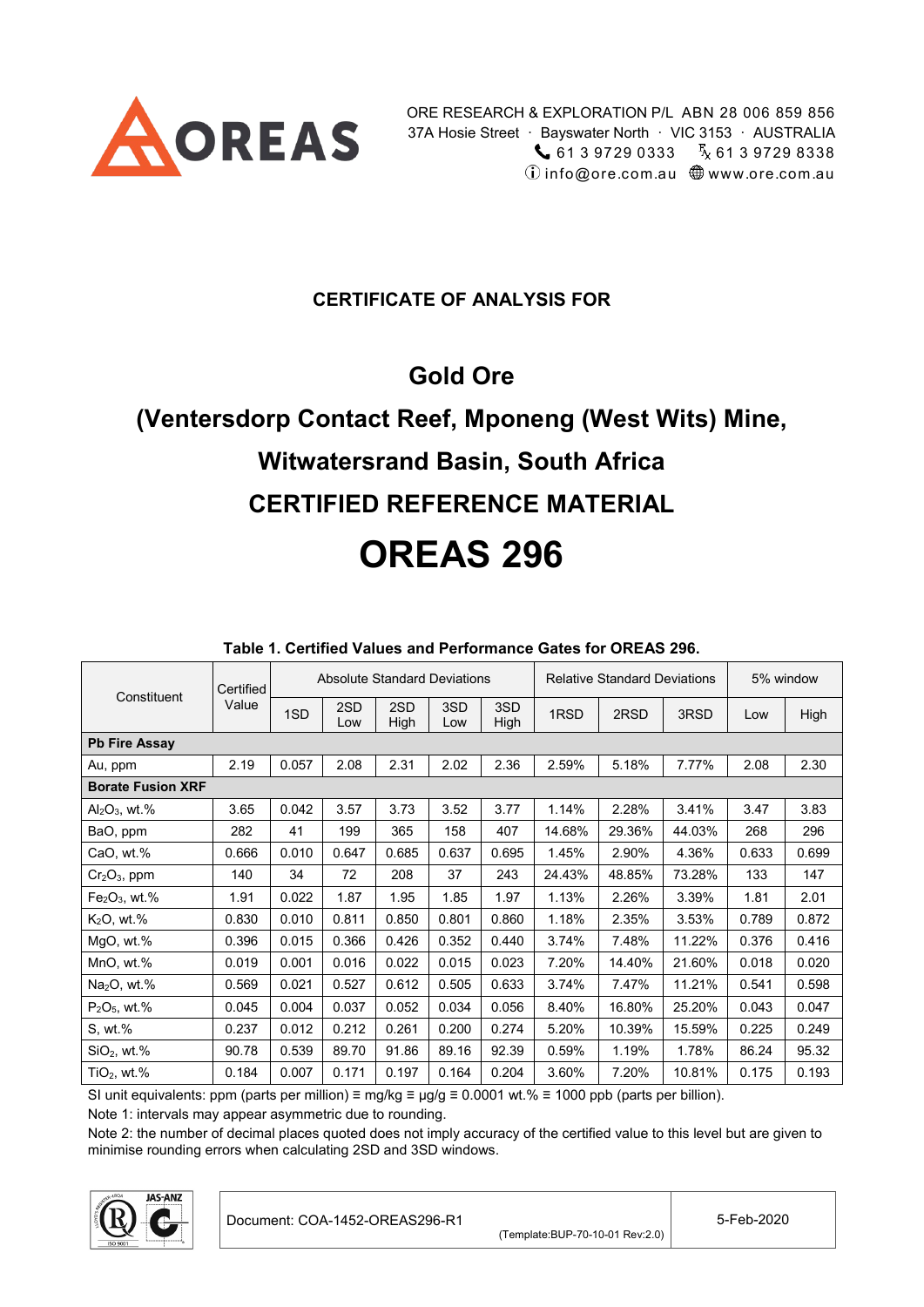#### **Table 1 continued.**

|                                     | Certified | <b>Absolute Standard Deviations</b> |            |             |            |             | <b>Relative Standard Deviations</b> |        |        | 5% window |       |
|-------------------------------------|-----------|-------------------------------------|------------|-------------|------------|-------------|-------------------------------------|--------|--------|-----------|-------|
| Constituent                         | Value     | 1SD                                 | 2SD<br>Low | 2SD<br>High | 3SD<br>Low | 3SD<br>High | 1RSD                                | 2RSD   | 3RSD   | Low       | High  |
| <b>Borate Fusion XRF continued</b>  |           |                                     |            |             |            |             |                                     |        |        |           |       |
| Zn, ppm                             | 29.2      | 6.0                                 | 17.3       | 41.2        | 11.3       | 47.1        | 20.41%                              | 40.82% | 61.23% | 27.8      | 30.7  |
| Zr, ppm                             | 90        | 24                                  | 42         | 137         | 18         | 161         | 26.79%                              | 53.59% | 80.38% | 85        | 94    |
| <b>Borate / Peroxide Fusion ICP</b> |           |                                     |            |             |            |             |                                     |        |        |           |       |
| U, ppm                              | 24.8      | 0.58                                | 23.6       | 25.9        | 23.0       | 26.5        | 2.32%                               | 4.64%  | 6.97%  | 23.5      | 26.0  |
| Thermogravimetry                    |           |                                     |            |             |            |             |                                     |        |        |           |       |
| LOI <sup>1000</sup> , wt.%          | 0.484     | 0.098                               | 0.287      | 0.681       | 0.189      | 0.779       | 20.31%                              | 40.62% | 60.92% | 0.460     | 0.508 |
| <b>4-Acid Digestion</b>             |           |                                     |            |             |            |             |                                     |        |        |           |       |
| Ag, ppm                             | 0.323     | 0.036                               | 0.250      | 0.395       | 0.214      | 0.432       | 11.27%                              | 22.55% | 33.82% | 0.307     | 0.339 |
| Al, wt.%                            | 1.92      | 0.057                               | 1.80       | 2.03        | 1.75       | 2.09        | 2.97%                               | 5.94%  | 8.91%  | 1.82      | 2.01  |
| As, ppm                             | 18.8      | 1.18                                | 16.4       | 21.2        | 15.3       | 22.4        | 6.28%                               | 12.56% | 18.84% | 17.9      | 19.8  |
| Ba, ppm                             | 259       | 11                                  | 237        | 281         | 226        | 292         | 4.21%                               | 8.41%  | 12.62% | 246       | 272   |
| Be, ppm                             | 0.65      | 0.058                               | 0.53       | 0.77        | 0.48       | 0.82        | 8.92%                               | 17.84% | 26.76% | 0.62      | 0.68  |
| Bi, ppm                             | 0.50      | 0.040                               | 0.42       | 0.58        | 0.39       | 0.62        | 7.89%                               | 15.78% | 23.67% | 0.48      | 0.53  |
| Ca, wt.%                            | 0.482     | 0.015                               | 0.451      | 0.512       | 0.436      | 0.528       | 3.17%                               | 6.34%  | 9.51%  | 0.458     | 0.506 |
| Cd, ppm                             | 0.098     | 0.012                               | 0.075      | 0.122       | 0.063      | 0.134       | 12.05%                              | 24.10% | 36.15% | 0.094     | 0.103 |
| Ce, ppm                             | 26.3      | 1.86                                | 22.5       | 30.0        | 20.7       | 31.8        | 7.08%                               | 14.15% | 21.23% | 24.9      | 27.6  |
| Co, ppm                             | 11.2      | 0.79                                | 9.6        | 12.8        | 8.8        | 13.5        | 7.08%                               | 14.16% | 21.24% | 10.6      | 11.7  |
| Cr, ppm                             | 80        | 15                                  | 49         | 110         | 34         | 126         | 19.06%                              | 38.11% | 57.17% | 76        | 84    |
| Cs, ppm                             | 2.57      | 0.116                               | 2.34       | 2.80        | 2.22       | 2.92        | 4.52%                               | 9.05%  | 13.57% | 2.44      | 2.70  |
| Cu, ppm                             | 25.8      | 1.20                                | 23.4       | 28.2        | 22.2       | 29.5        | 4.66%                               | 9.31%  | 13.97% | 24.5      | 27.1  |
| Dy, ppm                             | 1.46      | 0.128                               | 1.20       | 1.72        | 1.08       | 1.85        | 8.79%                               | 17.58% | 26.37% | 1.39      | 1.53  |
| Er, ppm                             | 0.62      | 0.07                                | 0.49       | 0.76        | 0.43       | 0.82        | 10.49%                              | 20.98% | 31.48% | 0.59      | 0.66  |
| Eu, ppm                             | 0.47      | 0.033                               | 0.40       | 0.54        | 0.37       | 0.57        | 7.11%                               | 14.23% | 21.34% | 0.45      | 0.49  |
| Fe, wt.%                            | 1.33      | 0.053                               | 1.22       | 1.44        | 1.17       | 1.49        | 3.99%                               | 7.98%  | 11.97% | 1.26      | 1.40  |
| Ga, ppm                             | 5.14      | 0.195                               | 4.75       | 5.53        | 4.56       | 5.73        | 3.79%                               | 7.58%  | 11.37% | 4.89      | 5.40  |
| Gd, ppm                             | 1.98      | 0.080                               | 1.82       | 2.14        | 1.74       | 2.22        | 4.04%                               | 8.09%  | 12.13% | 1.88      | 2.08  |
| Hf, ppm                             | 0.96      | 0.12                                | 0.72       | 1.19        | 0.61       | 1.30        | 12.14%                              | 24.29% | 36.43% | 0.91      | 1.00  |
| Ho, ppm                             | 0.25      | 0.020                               | 0.21       | 0.29        | 0.19       | 0.31        | 8.14%                               | 16.28% | 24.42% | 0.24      | 0.26  |
| In, ppm                             | 0.018     | 0.003                               | 0.011      | 0.025       | 0.007      | 0.028       | 19.54%                              | 39.08% | 58.62% | 0.017     | 0.019 |
| K, wt.%                             | 0.685     | 0.019                               | 0.648      | 0.723       | 0.629      | 0.742       | 2.73%                               | 5.45%  | 8.18%  | 0.651     | 0.720 |
| La, ppm                             | 13.1      | 0.78                                | 11.6       | 14.7        | 10.8       | 15.5        | 5.95%                               | 11.90% | 17.85% | 12.5      | 13.8  |
| Li, ppm                             | 22.8      | 1.28                                | 20.2       | 25.4        | 18.9       | 26.6        | 5.63%                               | 11.27% | 16.90% | 21.7      | 23.9  |
| Lu, ppm                             | 0.076     | 0.006                               | 0.064      | 0.089       | 0.058      | 0.095       | 8.06%                               | 16.11% | 24.17% | 0.073     | 0.080 |
| Mg, wt.%                            | 0.239     | 0.013                               | 0.213      | 0.265       | 0.200      | 0.277       | 5.41%                               | 10.82% | 16.23% | 0.227     | 0.251 |
| Mn, wt.%                            | 0.013     | 0.001                               | 0.011      | 0.014       | 0.011      | 0.015       | 5.71%                               | 11.41% | 17.12% | 0.012     | 0.013 |
| Mo, ppm                             | 2.87      | 0.133                               | 2.61       | 3.14        | 2.47       | 3.27        | 4.62%                               | 9.24%  | 13.86% | 2.73      | 3.02  |
| Na, wt.%                            | 0.419     | 0.026                               | 0.367      | 0.470       | 0.341      | 0.496       | 6.15%                               | 12.29% | 18.44% | 0.398     | 0.440 |
| Nb, ppm                             | 3.49      | 0.213                               | 3.07       | 3.92        | 2.85       | 4.13        | 6.11%                               | 12.22% | 18.33% | 3.32      | 3.67  |
| Nd, ppm                             | 11.6      | 0.73                                | 10.1       | 13.1        | 9.4        | 13.8        | 6.33%                               | 12.66% | 18.99% | 11.0      | 12.2  |
| Ni, ppm                             | 41.3      | 2.69                                | 35.9       | 46.7        | 33.3       | 49.4        | 6.51%                               | 13.02% | 19.53% | 39.3      | 43.4  |
| P, wt.%                             | 0.019     | 0.001                               | 0.018      | 0.021       | 0.017      | 0.022       | 4.76%                               | 9.51%  | 14.27% | 0.018     | 0.020 |
| Pb, ppm                             | 31.6      | 1.27                                | 29.0       | 34.1        | 27.8       | 35.4        | 4.01%                               | 8.03%  | 12.04% | 30.0      | 33.2  |

SI unit equivalents: ppm (parts per million) ≡ mg/kg ≡ µg/g ≡ 0.0001 wt.% ≡ 1000 ppb (parts per billion).

Note 1: intervals may appear asymmetric due to rounding.

Note 2: the number of decimal places quoted does not imply accuracy of the certified value to this level but are given to minimise rounding errors when calculating 2SD and 3SD windows.

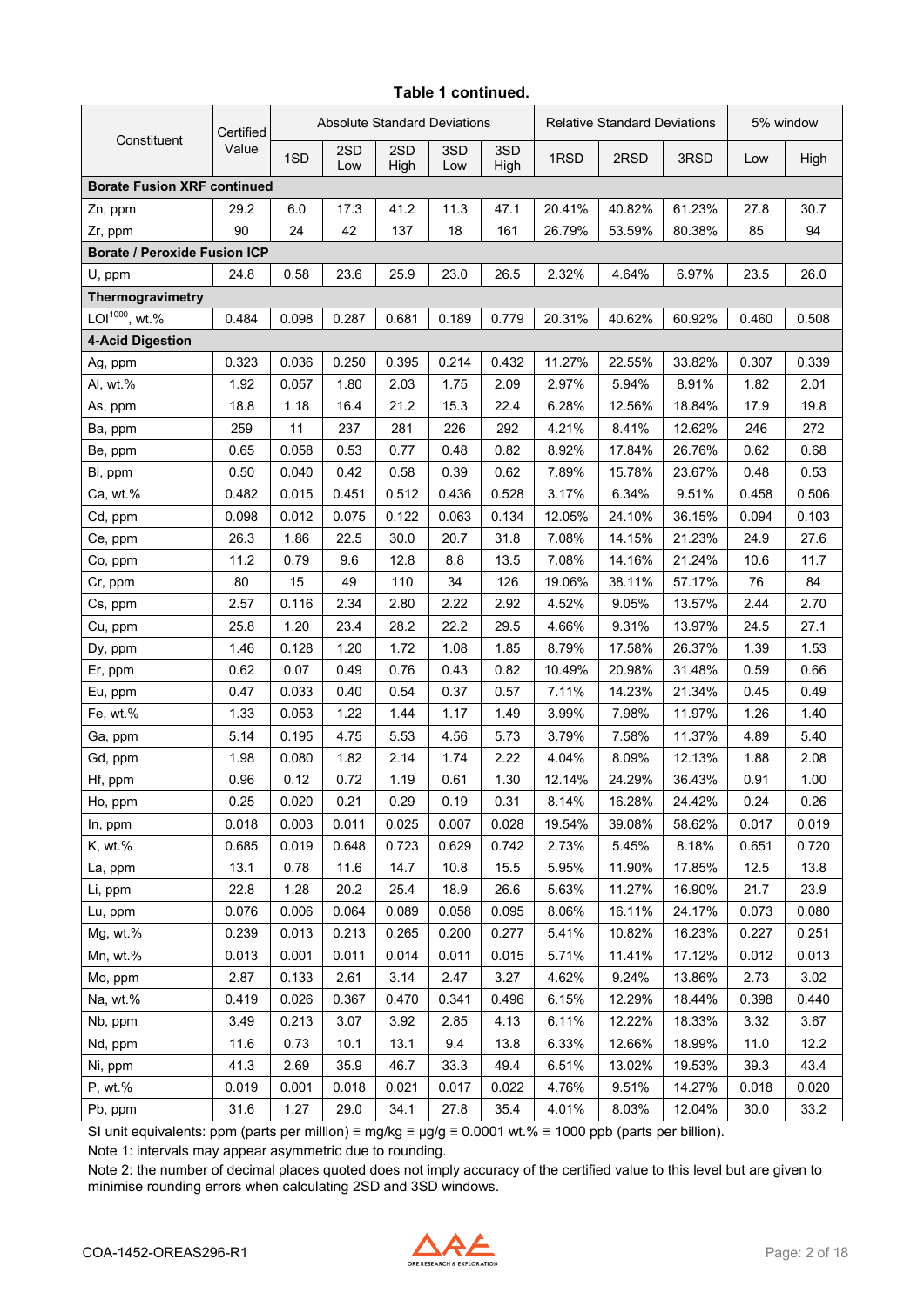|                                | Certified |            | <b>Absolute Standard Deviations</b> |             |            |             | <b>Relative Standard Deviations</b> |            |            | 5% window  |            |
|--------------------------------|-----------|------------|-------------------------------------|-------------|------------|-------------|-------------------------------------|------------|------------|------------|------------|
| Constituent                    | Value     | 1SD        | 2SD<br>Low                          | 2SD<br>High | 3SD<br>Low | 3SD<br>High | 1RSD                                | 2RSD       | 3RSD       | Low        | High       |
| 4-Acid Digestion continued     |           |            |                                     |             |            |             |                                     |            |            |            |            |
| Pr, ppm                        | 3.00      | 0.168      | 2.66                                | 3.33        | 2.50       | 3.50        | 5.59%                               | 11.18%     | 16.78%     | 2.85       | 3.15       |
| Rb, ppm                        | 41.7      | 1.78       | 38.2                                | 45.3        | 36.4       | 47.1        | 4.27%                               | 8.54%      | 12.81%     | 39.6       | 43.8       |
| S, wt.%                        | 0.249     | 0.014      | 0.221                               | 0.276       | 0.207      | 0.290       | 5.56%                               | 11.12%     | 16.67%     | 0.236      | 0.261      |
| Sb, ppm                        | 0.45      | 0.018      | 0.42                                | 0.49        | 0.40       | 0.51        | 3.95%                               | 7.91%      | 11.86%     | 0.43       | 0.48       |
| Sc, ppm                        | 2.64      | 0.220      | 2.20                                | 3.08        | 1.98       | 3.30        | 8.32%                               | 16.64%     | 24.96%     | 2.51       | 2.77       |
| Sm, ppm                        | 2.29      | 0.157      | 1.97                                | 2.60        | 1.81       | 2.76        | 6.88%                               | 13.76%     | 20.65%     | 2.17       | 2.40       |
| Sn, ppm                        | 1.30      | 0.097      | 1.11                                | 1.49        | 1.01       | 1.59        | 7.43%                               | 14.86%     | 22.29%     | 1.24       | 1.37       |
| Sr, ppm                        | 37.0      | 1.69       | 33.6                                | 40.3        | 31.9       | 42.0        | 4.58%                               | 9.16%      | 13.74%     | 35.1       | 38.8       |
| Ta, ppm                        | 0.45      | 0.05       | 0.35                                | 0.56        | 0.30       | 0.61        | 11.40%                              | 22.80%     | 34.20%     | 0.43       | 0.48       |
| Tb, ppm                        | 0.29      | 0.017      | 0.25                                | 0.32        | 0.24       | 0.34        | 6.01%                               | 12.01%     | 18.02%     | 0.27       | 0.30       |
| Te, ppm                        | < 0.1     | <b>IND</b> | <b>IND</b>                          | <b>IND</b>  | <b>IND</b> | <b>IND</b>  | <b>IND</b>                          | <b>IND</b> | <b>IND</b> | <b>IND</b> | <b>IND</b> |
| Th, ppm                        | 6.65      | 0.385      | 5.88                                | 7.42        | 5.50       | 7.80        | 5.79%                               | 11.57%     | 17.36%     | 6.32       | 6.98       |
| Ti, wt.%                       | 0.105     | 0.006      | 0.092                               | 0.117       | 0.086      | 0.123       | 5.88%                               | 11.75%     | 17.63%     | 0.099      | 0.110      |
| Tl, ppm                        | 0.24      | 0.013      | 0.21                                | 0.27        | 0.20       | 0.28        | 5.50%                               | 11.01%     | 16.51%     | 0.23       | 0.25       |
| Tm, ppm                        | 0.087     | 0.015      | 0.056                               | 0.117       | 0.041      | 0.132       | 17.49%                              | 34.99%     | 52.48%     | 0.082      | 0.091      |
| $U$ , ppm                      | 24.7      | 2.13       | 20.4                                | 29.0        | 18.3       | 31.1        | 8.63%                               | 17.27%     | 25.90%     | 23.5       | 25.9       |
| V, ppm                         | 19.2      | 0.80       | 17.5                                | 20.8        | 16.7       | 21.6        | 4.20%                               | 8.39%      | 12.59%     | 18.2       | 20.1       |
| W, ppm                         | 2.41      | 0.27       | 1.87                                | 2.95        | 1.60       | 3.22        | 11.20%                              | 22.40%     | 33.60%     | 2.29       | 2.53       |
| Y, ppm                         | 5.79      | 0.372      | 5.04                                | 6.53        | 4.67       | 6.90        | 6.42%                               | 12.85%     | 19.27%     | 5.50       | 6.08       |
| Yb, ppm                        | 0.55      | 0.055      | 0.44                                | 0.66        | 0.38       | 0.71        | 9.99%                               | 19.98%     | 29.97%     | 0.52       | 0.58       |
| Zn, ppm                        | 28.8      | 1.76       | 25.3                                | 32.4        | 23.5       | 34.1        | 6.11%                               | 12.22%     | 18.33%     | 27.4       | 30.3       |
| Zr, ppm                        | 30.7      | 3.8        | 23.0                                | 38.3        | 19.2       | 42.1        | 12.45%                              | 24.90%     | 37.35%     | 29.1       | 32.2       |
| <b>Infrared Combustion</b>     |           |            |                                     |             |            |             |                                     |            |            |            |            |
| S. wt.%                        | 0.238     | 0.014      | 0.210                               | 0.267       | 0.196      | 0.281       | 5.94%                               | 11.88%     | 17.82%     | 0.226      | 0.250      |
| <b>Gas / Liquid Pycnometry</b> |           |            |                                     |             |            |             |                                     |            |            |            |            |
| SG, Unity                      | 2.68      | 0.064      | 2.55                                | 2.81        | 2.49       | 2.87        | 2.38%                               | 4.75%      | 7.13%      | 2.55       | 2.81       |

#### **Table 1 continued.**

SI unit equivalents: ppm (parts per million) ≡ mg/kg ≡ µg/g ≡ 0.0001 wt.% ≡ 1000 ppb (parts per billion).

Note 1: intervals may appear asymmetric due to rounding.

Note 2: the number of decimal places quoted does not imply accuracy of the certified value to this level but are given to minimise rounding errors when calculating 2SD and 3SD windows.

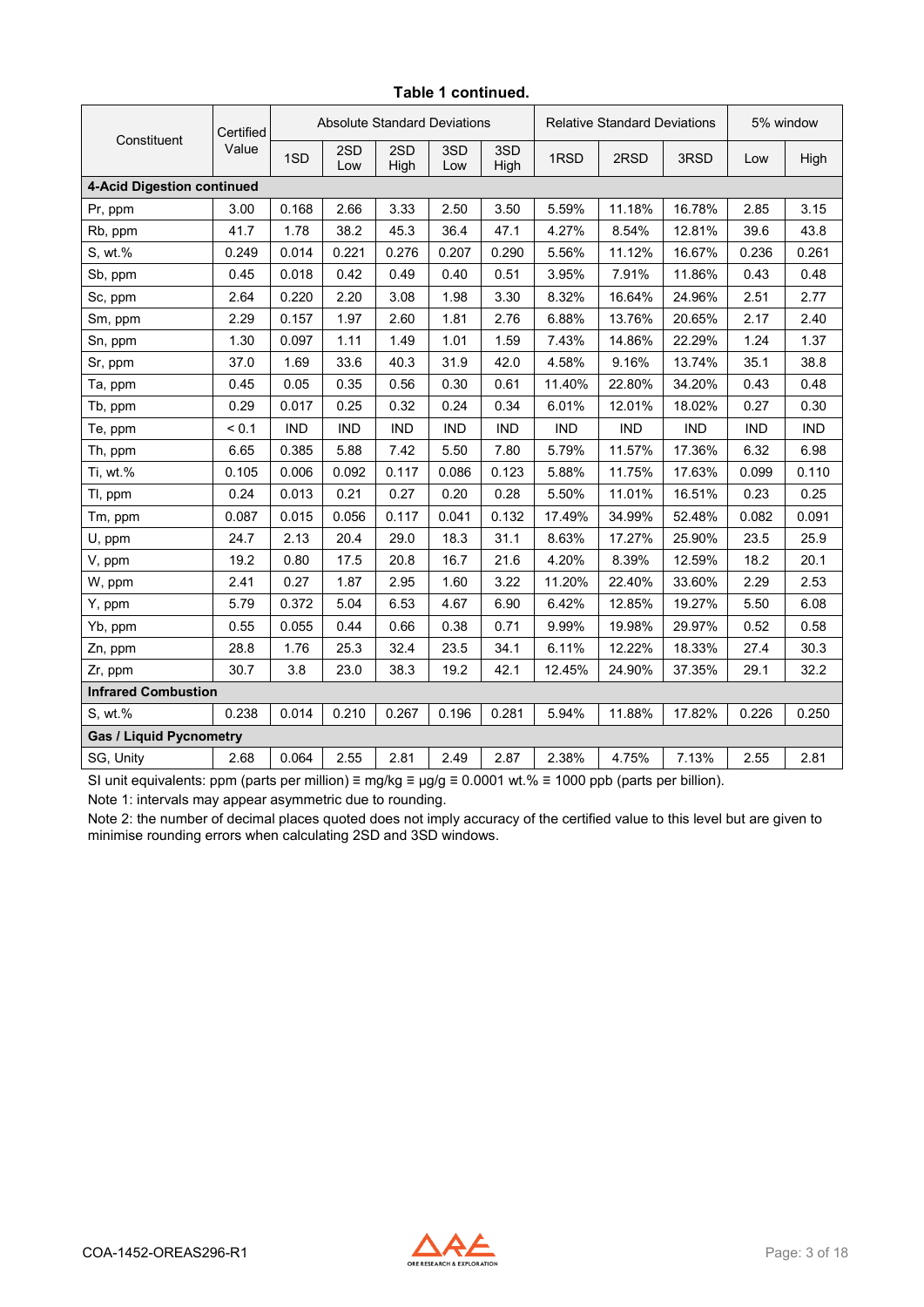### **TABLE OF CONTENTS**

### **LIST OF TABLES**

| Table 5. Neutron Activation Analysis of Au (in ppm) on 20 x 85mg subsamples.  12 |  |
|----------------------------------------------------------------------------------|--|

### **LIST OF FIGURES**

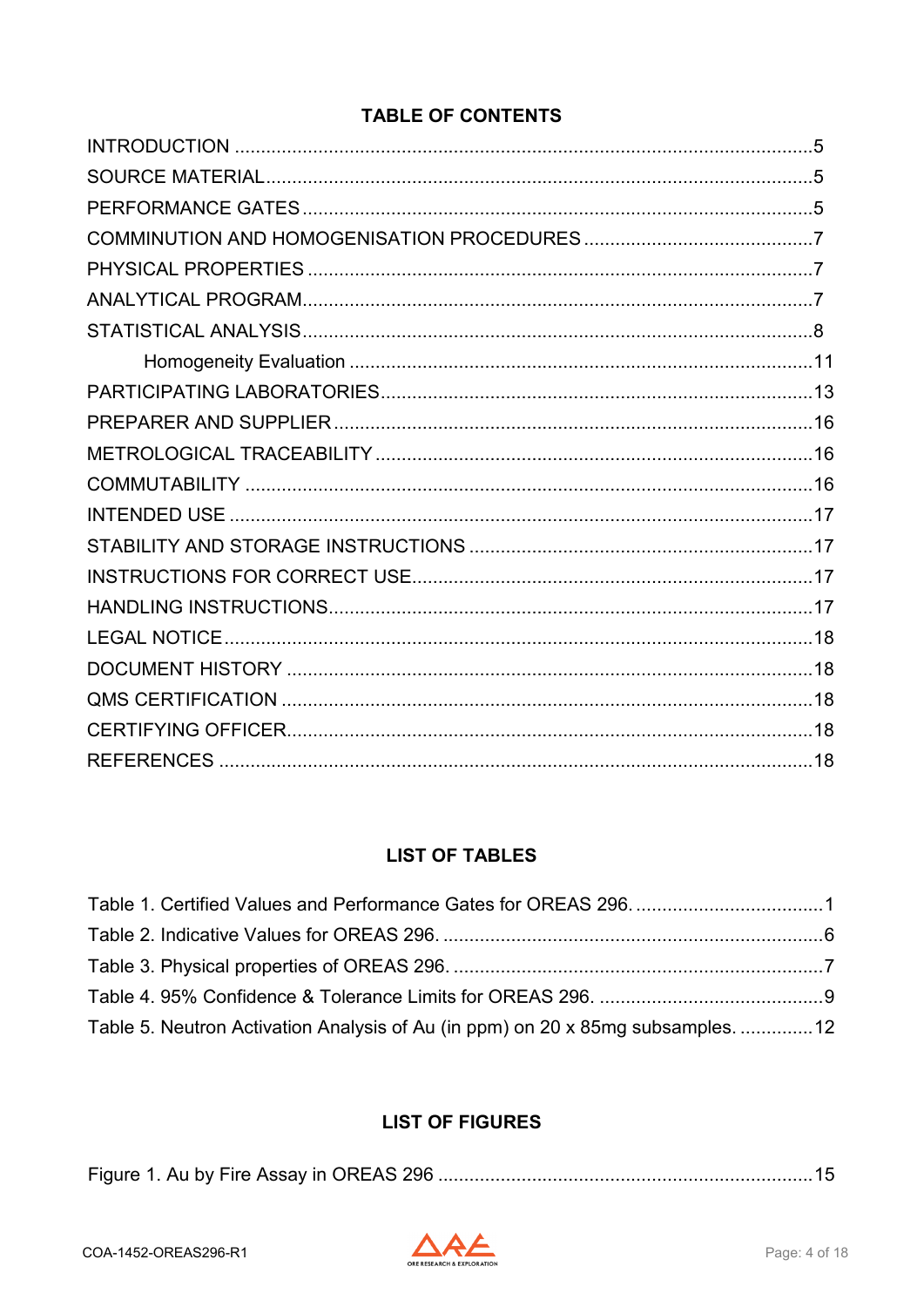### **INTRODUCTION**

<span id="page-4-0"></span>OREAS reference materials are intended to provide a low cost method of evaluating and improving the quality of analysis of geological samples. To the geologist they provide a means of implementing quality control in analytical data sets generated in exploration from the grass roots level through to prospect evaluation, and in grade control at mining operations. To the analyst they provide an effective means of calibrating analytical equipment, assessing new techniques and routinely monitoring in-house procedures. OREAS reference materials enable users to successfully achieve process control of these tasks because the observed variance from repeated analysis has its origin almost exclusively in the analytical process rather than the reference material itself. In evaluating laboratory performance with this CRM, the section headed 'Intended Use' should be read carefully.

OREAS 296 is one of a suite of seven Witwatersrand ore CRMs covering the gold range 0.07ppm to 90ppm Au. Tabulated results of all elements together with uncorrected means, medians, standard deviations, relative standard deviations and per cent deviation of lab means from the corrected mean of means  $(PDM<sup>3</sup>)$  are presented in the detailed certification data for this CRM (**OREAS 296 DataPack-1.2.200205\_155047.xlsx**).

### **SOURCE MATERIAL**

<span id="page-4-1"></span>OREAS 296 has been prepared from underground sample material from the Ventersdorp Contact Reef (VCR). The material was provided by AngloGold Ashanti from the Mponeng Mine which is located 80 km west of Johannesburg in the West Wits mining district. The VCR is the youngest of the Witwatersrand palaeoplacers and comprises a gold bearing quartz pebble conglomerate preserved on a terraced unconformity surface and buried by the 2.7 Ga Ventersdorp Lava. The VCR and the footwall Witwatersrand sediments were modified (cooked) post burial by lower greenschist level hydrothermal metamorphism. This overprinting event remobilised some of the gold and pyrite within the conglomerate matrix; and deposited minor authigenic pyrrhotite, chalcopyrite, sphalerite and galena. These Reef samples were taken underground for grade control purposes and assayed. The pulp reject material was then sorted into different grade bins for the purposes of CRM manufacture. Minor barren quartz, hornfels and granodiorite have been added to the pulps to achieve targeted CRM grades.

### **PERFORMANCE GATES**

<span id="page-4-2"></span>Table 1 above shows intervals calculated for two and three standard deviations. As a guide these intervals may be regarded as warning or rejection for multiple 2SD outliers, or rejection for individual 3SD outliers in QC monitoring, although their precise application should be at the discretion of the QC manager concerned (also see 'Intended Use' section below). Westgard Rules extend the basics of single-rule QC monitoring using multi-rules (for more information visit www.westgard.com/mltirule.htm). A second method utilises a 5% window calculated directly from the certified value.

Standard deviation is also shown in relative percent for one, two and three relative standard deviations (1RSD, 2RSD and 3RSD) to facilitate an appreciation of the magnitude of these numbers and a comparison with the 5% window. Caution should be exercised when concentration levels approach lower limits of detection of the analytical methods employed as performance gates calculated from standard deviations tend to be excessively wide whereas those determined by the 5% method are too narrow. One

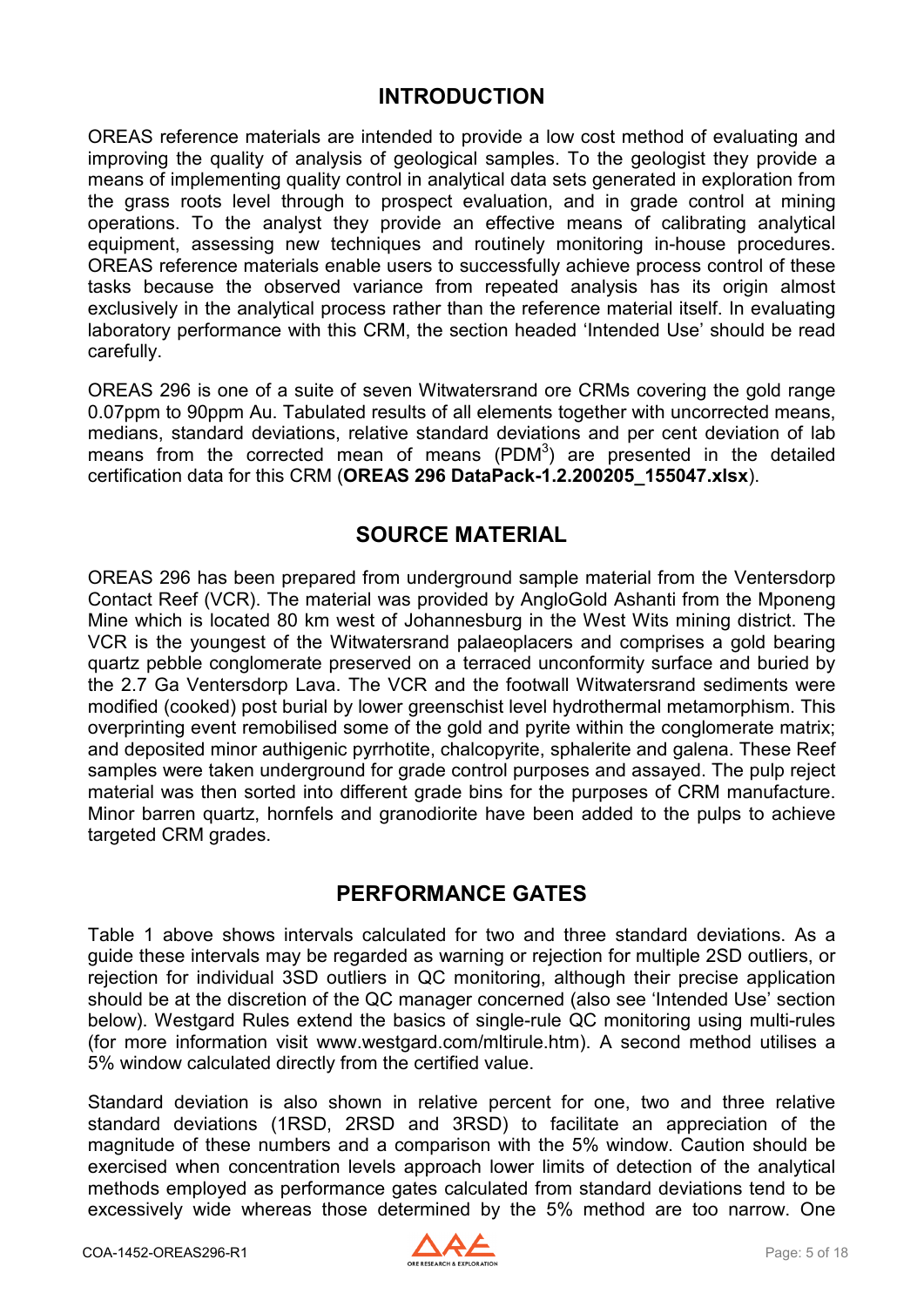approach used at commercial laboratories is to set the acceptance criteria at twice the detection level  $(DL) \pm 10\%$ .

*i.e. Certified Value ± 10% ± 2DL (adapted from Govett, 1983).*

<span id="page-5-0"></span>

|                                     |         |          | Table 2. Illuicative values for OKLAS 250. |         |          |                                |         |          |
|-------------------------------------|---------|----------|--------------------------------------------|---------|----------|--------------------------------|---------|----------|
| Constituent                         | Unit    | Value    | Constituent                                | Unit    | Value    | Constituent                    | Unit    | Value    |
| <b>Pb Fire Assay</b>                |         |          |                                            |         |          |                                |         |          |
| Pd                                  | ppb     | 0.729    | Pt                                         | ppb     | 0.758    |                                |         |          |
| <b>Borate Fusion XRF</b>            |         |          |                                            |         |          |                                |         |          |
| As                                  | ppm     | 18.3     | La <sub>2</sub> O <sub>3</sub>             | ppm     | $~<$ 40  | Sn                             | ppm     | 46.8     |
| Bi                                  | ppm     | < 27     | Lu <sub>2</sub> O <sub>3</sub>             | ppm     | $\leq$ 1 | SrO                            | ppm     | 67       |
| CeO <sub>2</sub>                    | ppm     | 123      | Mo                                         | ppm     | 62       | Ta                             | ppm     | 49.6     |
| <b>CI</b>                           | ppm     | 20.5     | Nb <sub>2</sub> O <sub>5</sub>             | ppm     | $<$ 3    | $Tb_4O_7$                      | ppm     | 27.3     |
| Co                                  | ppm     | 10.9     | Nd <sub>2</sub> O <sub>3</sub>             | ppm     | < 50     | Th                             | ppm     | $~<$ 40  |
| Cs                                  | ppm     | < 47     | Ni                                         | ppm     | 39.2     | Tm <sub>2</sub> O <sub>3</sub> | ppm     | $\leq$ 2 |
| Cu                                  | ppm     | 23.4     | Pb                                         | ppm     | 41.1     | $U_3O_8$                       | ppm     | 30.8     |
| $Dy_2O_3$                           | ppm     | < 35     | $Pr_6O_{11}$                               | ppm     | < 20     | V <sub>2</sub> O <sub>5</sub>  | ppm     | 30.9     |
| Er <sub>2</sub> O <sub>3</sub>      | ppm     | < 10     | Rb                                         | ppm     | < 18     | W                              | ppm     | 24.0     |
| Eu <sub>2</sub> O <sub>3</sub>      | ppm     | < 15     | Sb                                         | ppm     | 600      | $Y_2O_3$                       | ppm     | 50       |
| $Gd_2O_3$                           | ppm     | $\leq$ 2 | $\operatorname{\mathsf{Sc}}$               | ppm     | $\leq$ 1 | $Yb_2O_3$                      | ppm     | $\leq$ 2 |
| Ho <sub>2</sub> O <sub>3</sub>      | ppm     | $\leq$ 2 | Sm <sub>2</sub> O <sub>3</sub>             | ppm     | < 10     |                                |         |          |
| <b>Borate / Peroxide Fusion ICP</b> |         |          |                                            |         |          |                                |         |          |
| $\text{Al}_2\text{O}_3$             | $wt.$ % | 3.73     | Ge                                         | ppm     | < 10     | Sb                             | ppm     | < 32     |
| As                                  | ppm     | 21.6     | Hf                                         | ppm     | 2.52     | Sc                             | ppm     | 2.17     |
| B                                   | ppm     | 14.7     | Ho                                         | ppm     | 0.34     | Se                             | ppm     | $~<$ 40  |
| Ba                                  | ppm     | 244      | $K_2O$                                     | wt.%    | 0.812    | SiO <sub>2</sub>               | $wt.$ % | 88.90    |
| Be                                  | ppm     | < 0.2    | La                                         | ppm     | 13.7     | Sm                             | ppm     | 2.35     |
| Bi                                  | ppm     | 19.0     | Li                                         | ppm     | 18.2     | Sn                             | ppm     | 1.36     |
| CaO                                 | wt.%    | 0.737    | Lu                                         | ppm     | 0.12     | Sr                             | ppm     | 37.3     |
| Cd                                  | ppm     | < 10     | MgO                                        | wt.%    | 0.371    | Ta                             | ppm     | 0.43     |
| Ce                                  | ppm     | 26.5     | MnO                                        | wt.%    | 0.020    | Tb                             | ppm     | 0.31     |
| Co                                  | ppm     | 11.7     | Mo                                         | ppm     | < 8      | Th                             | ppm     | 6.20     |
| Cr                                  | ppm     | 102      | Na <sub>2</sub> O                          | $wt.$ % | 0.568    | TiO <sub>2</sub>               | wt.%    | 0.184    |
| Cs                                  | ppm     | 2.63     | Nb                                         | ppm     | 3.96     | Tm                             | ppm     | 0.14     |
| Cu                                  | ppm     | 20.5     | Nd                                         | ppm     | 11.9     | V                              | ppm     | 21.3     |
| Dy                                  | ppm     | 1.85     | Ni                                         | ppm     | 38.9     | W                              | ppm     | 2.99     |
| Er                                  | ppm     | 0.94     | $P_2O_5$                                   | wt.%    | 0.018    | Y                              | ppm     | 8.99     |
| Eu                                  | ppm     | 0.47     | Pb                                         | ppm     | 33.8     | Yb                             | ppm     | 0.88     |
| Fe <sub>2</sub> O <sub>3</sub>      | wt.%    | 2.16     | Pr                                         | ppm     | 3.09     | Zr                             | ppm     | 89       |
| Ga                                  | ppm     | 5.52     | <b>Rb</b>                                  | ppm     | 41.7     |                                |         |          |
| Gd                                  | ppm     | 2.15     | S                                          | $wt.$ % | 0.222    |                                |         |          |
| <b>4-Acid Digestion</b>             |         |          |                                            |         |          |                                |         |          |
| B                                   | ppm     | 0.32     | Hg                                         | ppm     | 0.12     | Se                             | ppm     | 1.10     |
| Ge                                  | ppm     | 0.26     | Re                                         | ppm     | 0.002    |                                |         |          |
| <b>Infrared Combustion</b>          |         |          |                                            |         |          |                                |         |          |
| C                                   | wt.%    | 0.052    |                                            |         |          |                                |         |          |
|                                     |         |          |                                            |         |          |                                |         |          |

**Table 2. Indicative Values for OREAS 296.**

SI unit equivalents: ppm (parts per million) ≡ mg/kg ≡ µg/g ≡ 0.0001 wt.% ≡ 1000 ppb (parts per billion). Note: the number of significant figures reported is not a reflection of the level of certainty of stated values. They are

instead an artefact of ORE's in-house CRM-specific LIMS.

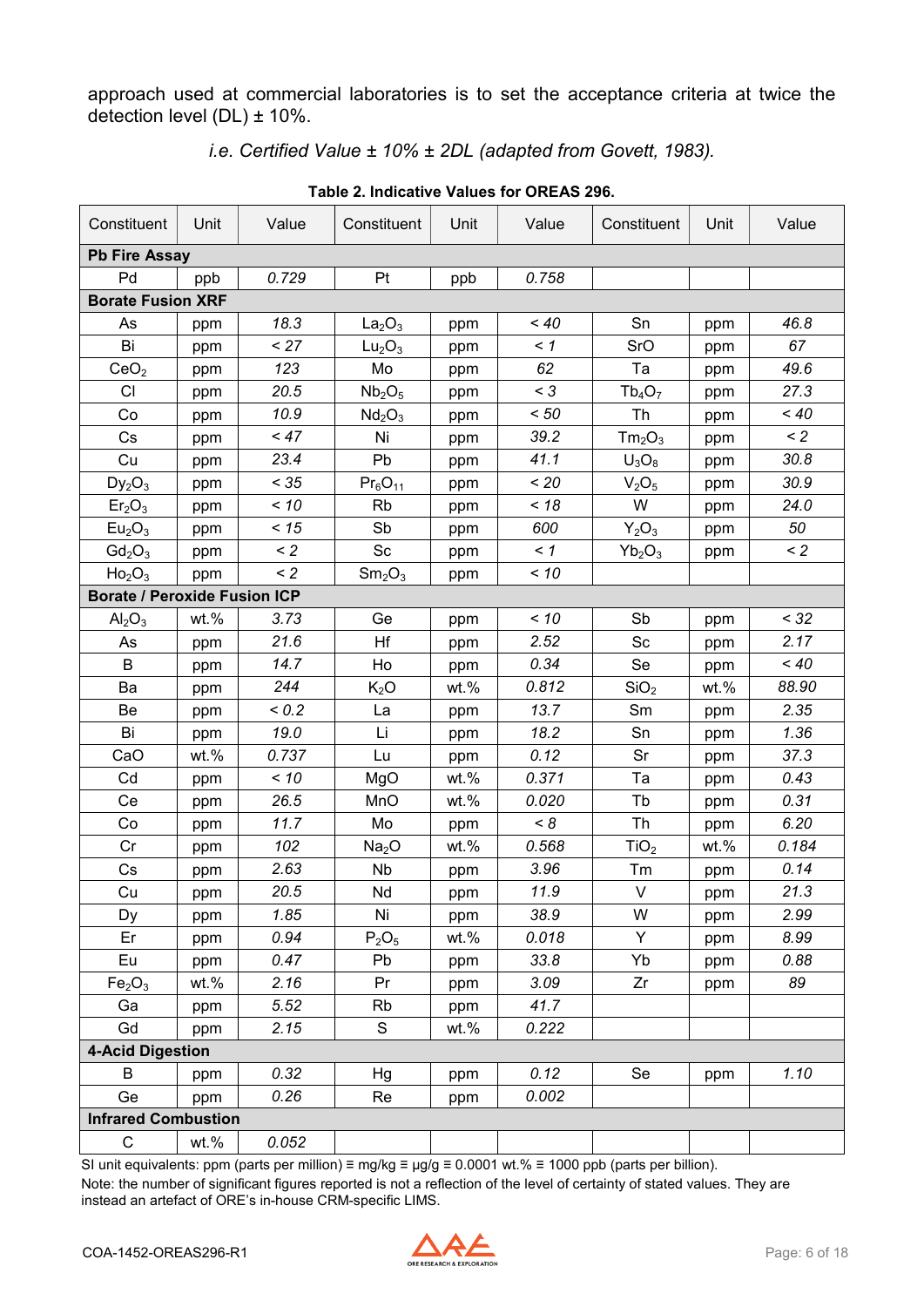### **COMMINUTION AND HOMOGENISATION PROCEDURES**

<span id="page-6-0"></span>The material constituting OREAS 296 was prepared in the following manner:

- Drying to constant mass at 105°C;
- Crushing and milling of ore materials to 100% minus 30 microns;
- Crushing and milling of barren materials to 98% minus 75 microns;
- Blending ores and barren materials in appropriate proportions to achieve the desired grade;
- Packaging in 60g units sealed in laminated foil pouches and 500g units in plastic jars.

# **PHYSICAL PROPERTIES**

<span id="page-6-1"></span>OREAS 296 was tested at ORE Research & Exploration Pty Ltd's onsite facility for various physical properties. Table 3 presents these findings that should be used for informational purposes only.

<span id="page-6-3"></span>

| Bulk Density (g/L) | Moisture% | Munsell Notation <sup>+</sup> | Munsell Color <sup>+</sup> |
|--------------------|-----------|-------------------------------|----------------------------|
| 717                | 0.32      | N8                            | Very Light Gray            |

#### **Table 3. Physical properties of OREAS 296.**

‡ The Munsell Rock Color Chart helps geologists and archeologists communicate with colour more effectively by cross-referencing ISCC-NBS colour names with unique Munsell alpha-numeric colour notations for rock colour samples.

### **ANALYTICAL PROGRAM**

<span id="page-6-2"></span>Thirty-five commercial analytical laboratories participated in the program to certify the elements reported in Table 1. The following methods were employed:

- Gold by fire assay (25-50g charge weight) with AAS (20 laboratories), ICP-OES (10 laboratories) or ICP-MS (2 laboratories) finish and gravimetric finish (1 laboratory);
- Major and trace elements by borate fusion with XRF (up to 17 laboratories depending on the element);
- Uranium by fusion with ICP-MS (5 laboratories);
- Full ICP-OES and ICP-MS elemental suites by borate or peroxide fusion (up to 4 laboratories depending on the element);
- Full ICP-OES and ICP-MS elemental suites by 4-acid  $(HNO<sub>3</sub>-HF-HClO<sub>4</sub>-HCl)$ digestion (up to 27 laboratories depending on the element);
- Specific gravity by gas (17 laboratories) or liquid (2 laboratories) pycnometry;
- Total Sulphur by infrared combustion furnace (28 laboratories).

To confirm homogeneity, gold by instrumental neutron activation analysis (INAA) was undertaken on 20 x 85mg subsamples by the Australian Nuclear Science and Technology Organisation (ANSTO) located in Lucas Heights, NSW, Australia (see Table 5 in the 'Homogeneity Evaluation' section below).

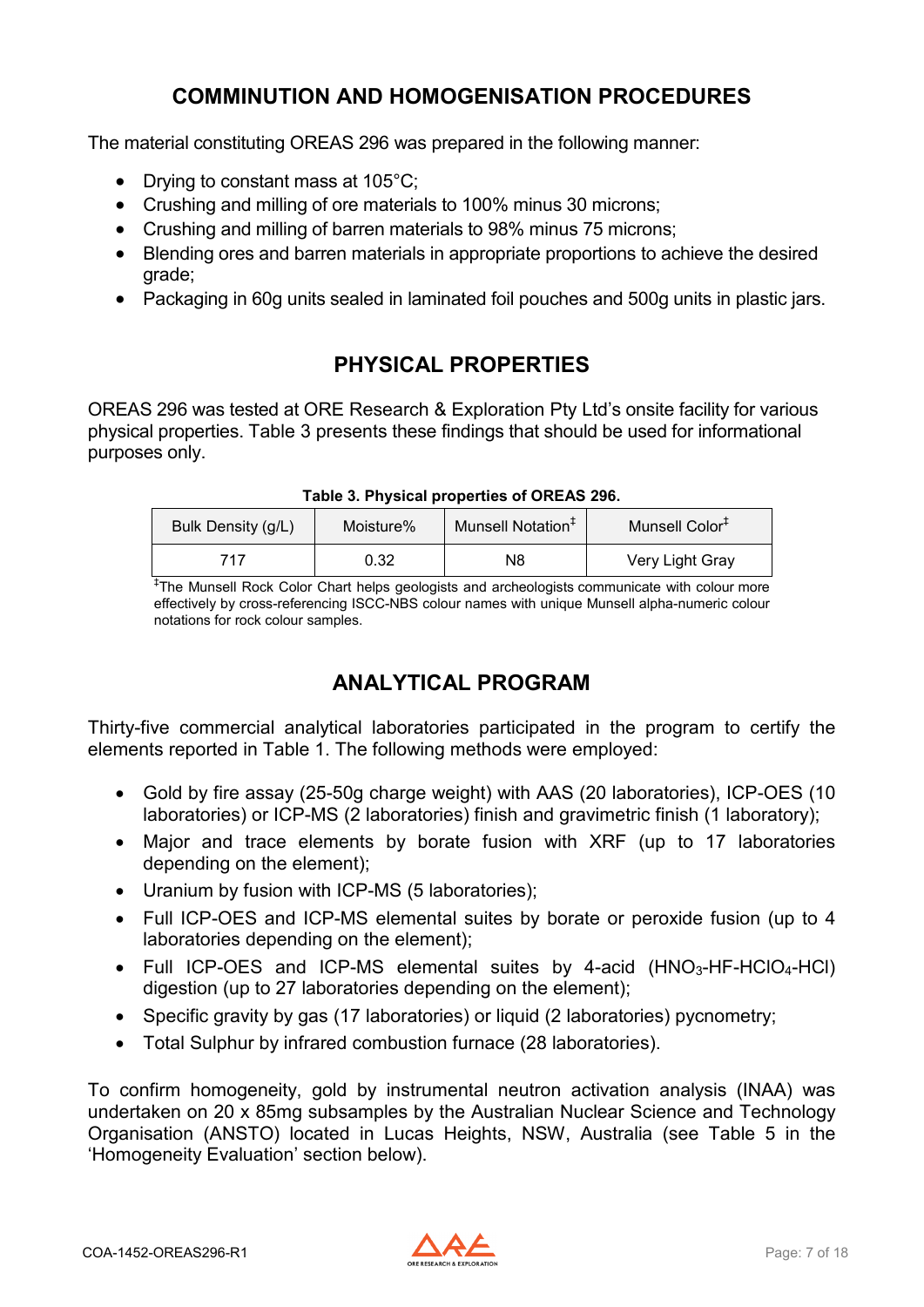For the round robin program twenty 1.5kg test units were taken at predetermined intervals during the bagging stage, immediately following homogenisation and are considered representative of the entire prepared batch. Six 120g pulp samples were submitted to each laboratory for analysis. The samples received by each laboratory were obtained by taking two samples from each of three separate 1.5kg test units. This format enabled a nested ANOVA treatment of the results to evaluate homogeneity, i.e. to ascertain whether between-unit variance is greater than within-unit variance.

Table 1 provides performance gate intervals for the 77 certified values based on their pooled 1SD's. Table 2 shows 102 indicative values and Table 3 provides some indicative physical properties. Table 4 presents 95% confidence and tolerance limits and gold homogeneity (via INAA) is shown in Table 5. Gold homogeneity is also demonstrated by a nested ANOVA program using the fire assay data (see 'nested ANOVA' section).

Results for gold by fire assay are also presented in a scatter plot (Figure 1) together with ±3SD (magenta) and ±5% (yellow) control lines and certified value (green line). Accepted individual results are coloured blue and individual and dataset outliers are identified in red and violet, respectively.

### **STATISTICAL ANALYSIS**

<span id="page-7-0"></span>**Standard Deviation** intervals (see Table 1) provide an indication of a level of performance that might reasonably be expected from a laboratory being monitored by this CRM in a QA/QC program. They take into account errors attributable to measurement uncertainty and CRM variability. For an effective CRM the contribution of the latter should be negligible in comparison to measurement errors. The Standard Deviation values include all sources of measurement uncertainty: between-lab variance, within-run variance (precision errors) and CRM variability.

In the application of SD's in monitoring performance it is important to note that not all laboratories function at the same level of proficiency and that different methods in use at a particular laboratory have differing levels of precision. Each laboratory has its own inherent SD (for a specific concentration level and analyte-method pair) based on the analytical process and this SD is not directly related to the round robin program (see Intended Use section for more detail).

The SD for each analyte's certified value is calculated from the same filtered data set used to determine the certified value, i.e. after removal of all individual, lab dataset (batch) and 3SD outliers (single iteration). These outliers can only be removed after the absolute homogeneity of the CRM has been independently established, i.e. the outliers must be confidently deemed to be analytical rather than arising from inhomogeneity of the CRM. *The standard deviation is then calculated for each analyte from the pooled accepted analyses generated from the certification program.*

**Certified Values, Standard Deviations, Confidence Limits and Tolerance Limits**  (Table 4) have been determined for each analyte following removal of individual, laboratory dataset (batch) and 3SD outliers (single iteration).

For individual outliers within a laboratory batch the z-score test is used in combination with a second method that determines the per cent deviation of the individual value from the batch median. Outliers in general are selected on the basis of z-scores > 2.5 and with per cent deviations (i) > 3 and (ii) more than three times the average absolute per cent

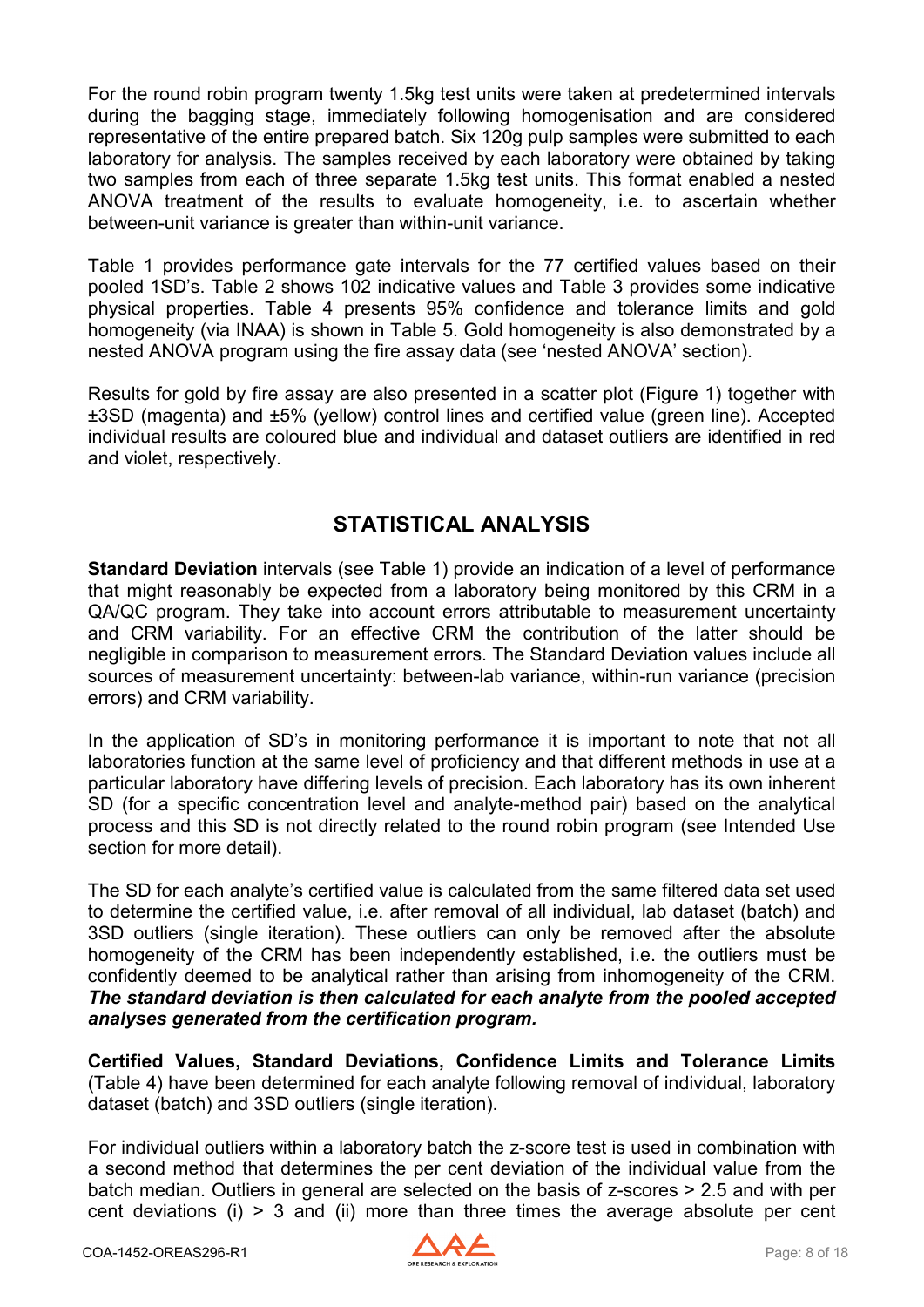deviation for the batch. In certain instances statistician's prerogative has been employed in discriminating outliers.

Each laboratory data set mean is tested for outlying status based on z-score discrimination and rejected if > 2.5. After individual and laboratory data set (batch) outliers have been eliminated a non-iterative 3 standard deviation filter is applied, with those values lying outside this window also relegated to outlying status.

**Certified Values** are the means of accepted laboratory means after outlier filtering. The INAA data (see Table 5) is omitted from determination of the certified value for Au and is used solely for the calculation of Tolerance Limits and homogeneity evaluation of OREAS 296 (see 'Homogeneity Evaluation' section below).

**95% Confidence Limits** are inversely proportional to the number of participating laboratories and inter-laboratory agreement. It is a measure of the reliability of the certified value. A 95% confidence interval indicates a 95% probability that the true value of the analyte under consideration lies between the upper and lower limits. *95% Confidence Limits should not be used as control limits for laboratory performance.*

**Indicative (uncertified) values** (Table 2) are present where the number of laboratories reporting a particular analyte is insufficient (< 5) to support certification or where interlaboratory consensus is poor.

<span id="page-8-0"></span>

|                                                       | <b>Certified</b> | 95% Confidence Limits |       | 95% Tolerance Limits |            |  |
|-------------------------------------------------------|------------------|-----------------------|-------|----------------------|------------|--|
| <b>Constituent</b>                                    | <b>Value</b>     | Low<br>High           |       | Low                  | High       |  |
| <b>Pb Fire Assay</b>                                  |                  |                       |       |                      |            |  |
| Au, Gold (ppm)                                        | 2.19             | 2.17                  | 2.21  | 2.18                 | 2.20       |  |
| <b>Borate Fusion XRF</b>                              |                  |                       |       |                      |            |  |
| $\text{Al}_2\text{O}_3$ , Aluminium(III) oxide (wt.%) | 3.65             | 3.63                  | 3.67  | 3.61                 | 3.69       |  |
| BaO, Barium oxide (ppm)                               | 282              | 257                   | 307   | 235                  | 330        |  |
| CaO, Calcium oxide (wt.%)                             | 0.666            | 0.662                 | 0.670 | 0.656                | 0.676      |  |
| $Cr2O3$ , Chromium(III) oxide (ppm)                   | 140              | 127                   | 153   | <b>IND</b>           | <b>IND</b> |  |
| $Fe2O3$ , Iron(III) oxide (wt.%)                      | 1.91             | 1.90                  | 1.92  | 1.89                 | 1.93       |  |
| $K2O$ , Potassium oxide (wt.%)                        | 0.830            | 0.825                 | 0.835 | 0.820                | 0.840      |  |
| MgO, Magnesium oxide (wt.%)                           | 0.396            | 0.389                 | 0.403 | 0.386                | 0.406      |  |
| MnO, Manganese oxide (wt.%)                           | 0.019            | 0.018                 | 0.020 | <b>IND</b>           | <b>IND</b> |  |
| Na <sub>2</sub> O, Sodium oxide (wt.%)                | 0.569            | 0.560                 | 0.578 | 0.556                | 0.582      |  |
| $P_2O_5$ , Phosphorus(V) oxide<br>(wt.%)              | 0.045            | 0.043                 | 0.047 | 0.043                | 0.047      |  |
| S, Sulphur (wt.%)                                     | 0.237            | 0.228                 | 0.246 | 0.232                | 0.241      |  |
| $SiO2$ , Silicon dioxide (wt.%)                       | 90.78            | 90.53                 | 91.02 | 90.52                | 91.03      |  |
| $TiO2$ , Titanium dioxide (wt.%)                      | 0.184            | 0.181                 | 0.187 | 0.180                | 0.189      |  |
| Zn, Zinc (ppm)                                        | 29.2             | 22.9                  | 35.6  | <b>IND</b>           | <b>IND</b> |  |
| Zr, Zirconium (ppm)                                   | 90               | 61                    | 118   | <b>IND</b>           | <b>IND</b> |  |

**Table 4. 95% Confidence & Tolerance Limits for OREAS 296.**

SI unit equivalents: ppm (parts per million) ≡ mg/kg ≡  $\mu$ g/g ≡ 0.0001 wt.% ≡ 1000 ppb (parts per billion).

\*Gold Tolerance Limits for typical 30g fire assay are determined from 20 x 85mg INAA results and the Sampling Constant (Ingamells & Switzer, 1973).

Note: intervals may appear asymmetric due to rounding.

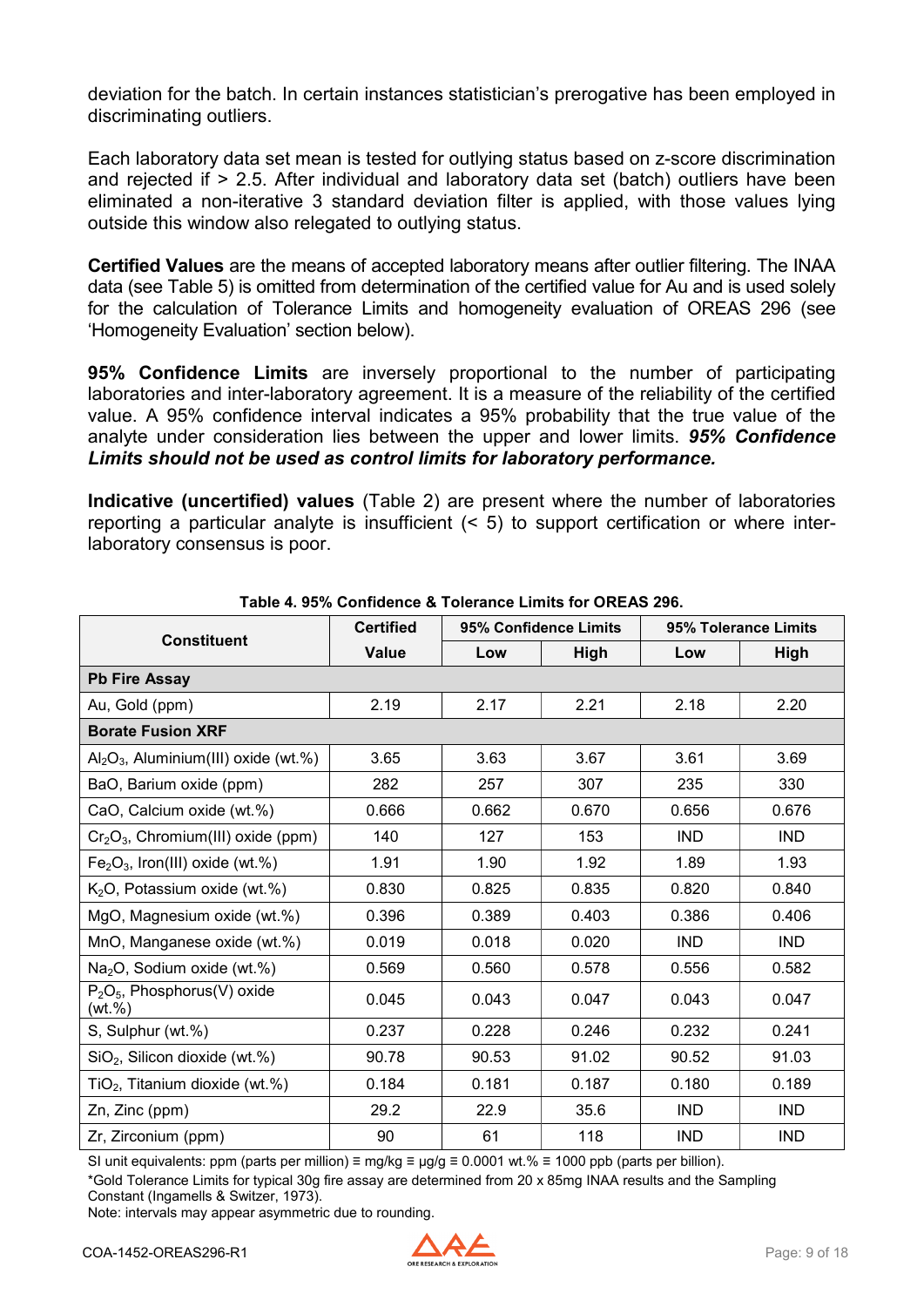|                                                 |                  | Table 4 continued. |                       |                      |             |  |
|-------------------------------------------------|------------------|--------------------|-----------------------|----------------------|-------------|--|
|                                                 | <b>Certified</b> |                    | 95% Confidence Limits | 95% Tolerance Limits |             |  |
| <b>Constituent</b>                              | <b>Value</b>     | Low                | <b>High</b>           | Low                  | <b>High</b> |  |
| <b>Borate / Peroxide Fusion ICP</b>             |                  |                    |                       |                      |             |  |
| U, Uranium (ppm)                                | 24.8             | 24.1               | 25.4                  | 24.2                 | 25.4        |  |
| Thermogravimetry                                |                  |                    |                       |                      |             |  |
| LOI $^{1000}$ , Loss on ignition @1000°C (wt.%) | 0.484            | 0.426              | 0.542                 | 0.448                | 0.521       |  |
| <b>4-Acid Digestion</b>                         |                  |                    |                       |                      |             |  |
| Ag, Silver (ppm)                                | 0.323            | 0.303              | 0.342                 | 0.308                | 0.337       |  |
| Al, Aluminium (wt.%)                            | 1.92             | 1.90               | 1.94                  | 1.89                 | 1.95        |  |
| As, Arsenic (ppm)                               | 18.8             | 18.3               | 19.3                  | 18.1                 | 19.6        |  |
| Ba, Barium (ppm)                                | 259              | 255                | 263                   | 253                  | 265         |  |
| Be, Beryllium (ppm)                             | 0.65             | 0.60               | 0.70                  | 0.62                 | 0.68        |  |
| Bi, Bismuth (ppm)                               | 0.50             | 0.50               | 0.51                  | 0.46                 | 0.55        |  |
| Ca, Calcium (wt.%)                              | 0.482            | 0.475              | 0.488                 | 0.473                | 0.491       |  |
| Cd, Cadmium (ppm)                               | 0.098            | 0.093              | 0.104                 | <b>IND</b>           | <b>IND</b>  |  |
| Ce, Cerium (ppm)                                | 26.3             | 25.5               | 27.0                  | 25.3                 | 27.2        |  |
| Co, Cobalt (ppm)                                | 11.2             | 10.8               | 11.5                  | 10.8                 | 11.6        |  |
| Cr, Chromium (ppm)                              | 80               | 73                 | 87                    | 77                   | 83          |  |
| Cs, Caesium (ppm)                               | 2.57             | 2.52               | 2.62                  | 2.49                 | 2.64        |  |
| Cu, Copper (ppm)                                | 25.8             | 25.4               | 26.3                  | 25.0                 | 26.7        |  |
| Dy, Dysprosium (ppm)                            | 1.46             | 1.37               | 1.55                  | 1.37                 | 1.55        |  |
| Er, Erbium (ppm)                                | 0.62             | 0.57               | 0.68                  | 0.57                 | 0.67        |  |
| Eu, Europium (ppm)                              | 0.47             | 0.45               | 0.49                  | 0.45                 | 0.49        |  |
| Fe, Iron (wt.%)                                 | 1.33             | 1.31               | 1.35                  | 1.31                 | 1.35        |  |
| Ga, Gallium (ppm)                               | 5.14             | 5.05               | 5.23                  | 4.98                 | 5.30        |  |
| Gd, Gadolinium (ppm)                            | 1.98             | 1.94               | 2.02                  | 1.91                 | 2.05        |  |
| Hf, Hafnium (ppm)                               | 0.96             | 0.90               | 1.01                  | 0.91                 | 1.00        |  |
| Ho, Holmium (ppm)                               | 0.25             | 0.23               | 0.27                  | 0.21                 | 0.29        |  |
| In, Indium (ppm)                                | 0.018            | 0.016              | 0.020                 | <b>IND</b>           | <b>IND</b>  |  |
| K, Potassium (wt.%)                             | 0.685            | 0.678              | 0.693                 | 0.673                | 0.698       |  |
| La, Lanthanum (ppm)                             | 13.1             | 12.8               | 13.5                  | 12.7                 | 13.6        |  |
| Li, Lithium (ppm)                               | 22.8             | 22.3               | 23.3                  | 22.1                 | 23.5        |  |
| Lu, Lutetium (ppm)                              | 0.076            | 0.071              | 0.082                 | <b>IND</b>           | <b>IND</b>  |  |
| Mg, Magnesium (wt.%)                            | 0.239            | 0.233              | 0.244                 | 0.234                | 0.243       |  |
| Mn, Manganese (wt.%)                            | 0.013            | 0.012              | 0.013                 | 0.013                | 0.013       |  |
| Mo, Molybdenum (ppm)                            | 2.87             | 2.82               | 2.92                  | 2.76                 | 2.99        |  |
| Na, Sodium (wt.%)                               | 0.419            | 0.408              | 0.429                 | 0.407                | 0.431       |  |
| Nb, Niobium (ppm)                               | 3.49             | 3.40               | 3.59                  | 3.38                 | 3.61        |  |
| Nd, Neodymium (ppm)                             | 11.6             | 11.1               | 12.0                  | 11.2                 | 12.0        |  |
| Ni, Nickel (ppm)                                | 41.3             | 40.3               | 42.3                  | 40.0                 | 42.7        |  |
| P, Phosphorus (wt.%)                            | 0.019            | 0.019              | 0.020                 | 0.019                | 0.020       |  |

SI unit equivalents: ppm (parts per million) ≡ mg/kg ≡ µg/g ≡ 0.0001 wt.% ≡ 1000 ppb (parts per billion). Note: intervals may appear asymmetric due to rounding.

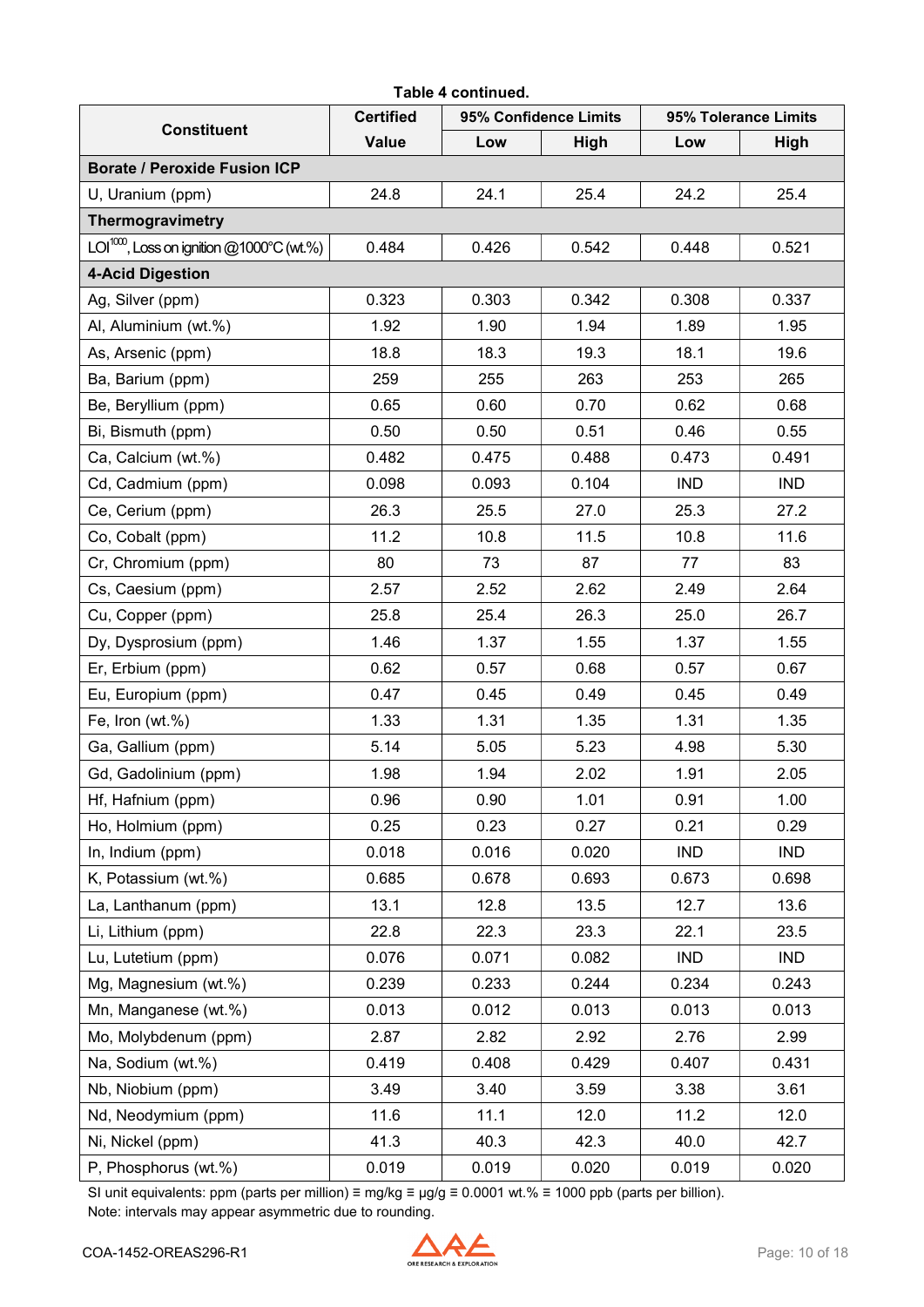| <b>Constituent</b>                | <b>Certified</b> |            | 95% Confidence Limits | 95% Tolerance Limits |            |  |
|-----------------------------------|------------------|------------|-----------------------|----------------------|------------|--|
|                                   | <b>Value</b>     | Low        | High                  | Low                  | High       |  |
| <b>4-Acid Digestion continued</b> |                  |            |                       |                      |            |  |
| Pb, Lead (ppm)                    | 31.6             | 31.0       | 32.1                  | 30.5                 | 32.7       |  |
| Pr, Praseodymium (ppm)            | 3.00             | 2.89       | 3.10                  | 2.88                 | 3.12       |  |
| Rb, Rubidium (ppm)                | 41.7             | 40.9       | 42.5                  | 40.8                 | 42.6       |  |
| S, Sulphur (wt.%)                 | 0.249            | 0.241      | 0.256                 | 0.244                | 0.253      |  |
| Sb, Antimony (ppm)                | 0.45             | 0.45       | 0.46                  | 0.43                 | 0.48       |  |
| Sc, Scandium (ppm)                | 2.64             | 2.52       | 2.76                  | 2.55                 | 2.73       |  |
| Sm, Samarium (ppm)                | 2.29             | 2.17       | 2.40                  | 2.13                 | 2.44       |  |
| Sn, Tin (ppm)                     | 1.30             | 1.25       | 1.35                  | 1.22                 | 1.38       |  |
| Sr, Strontium (ppm)               | 37.0             | 36.3       | 37.6                  | 36.1                 | 37.9       |  |
| Ta, Tantalum (ppm)                | 0.45             | 0.42       | 0.48                  | 0.44                 | 0.47       |  |
| Tb, Terbium (ppm)                 | 0.29             | 0.28       | 0.30                  | 0.27                 | 0.31       |  |
| Te, Tellurium (ppm)               | < 0.1            | <b>IND</b> | <b>IND</b>            | <b>IND</b>           | <b>IND</b> |  |
| Th, Thorium (ppm)                 | 6.65             | 6.50       | 6.80                  | 6.43                 | 6.87       |  |
| Ti, Titanium (wt.%)               | 0.105            | 0.102      | 0.107                 | 0.102                | 0.107      |  |
| TI, Thallium (ppm)                | 0.24             | 0.23       | 0.24                  | 0.22                 | 0.26       |  |
| Tm, Thulium (ppm)                 | 0.087            | 0.075      | 0.099                 | <b>IND</b>           | <b>IND</b> |  |
| U, Uranium (ppm)                  | 24.7             | 23.8       | 25.5                  | 24.0                 | 25.4       |  |
| V, Vanadium (ppm)                 | 19.2             | 18.8       | 19.5                  | 18.5                 | 19.8       |  |
| W, Tungsten (ppm)                 | 2.41             | 2.33       | 2.50                  | 2.18                 | 2.64       |  |
| Y, Yttrium (ppm)                  | 5.79             | 5.63       | 5.95                  | 5.61                 | 5.96       |  |
| Yb, Ytterbium (ppm)               | 0.55             | 0.52       | 0.58                  | 0.50                 | 0.60       |  |
| Zn, Zinc (ppm)                    | 28.8             | 28.1       | 29.6                  | 27.4                 | 30.3       |  |
| Zr, Zirconium (ppm)               | 30.7             | 28.9       | 32.4                  | 29.5                 | 31.9       |  |
| <b>Infrared Combustion</b>        |                  |            |                       |                      |            |  |
| S, Sulphur (wt.%)                 | 0.238            | 0.233      | 0.244                 | 0.232                | 0.244      |  |
| <b>Gas / Liquid Pycnometry</b>    |                  |            |                       |                      |            |  |
| SG, Specific Gravity (Unity)      | 2.68             | 2.65       | 2.71                  | 2.64                 | 2.72       |  |

SI unit equivalents: ppm (parts per million) ≡ mg/kg ≡  $\mu$ g/g ≡ 0.0001 wt.% ≡ 1000 ppb (parts per billion). Note: intervals may appear asymmetric due to rounding.

#### <span id="page-10-0"></span>**Homogeneity Evaluation**

For analytes other than gold the tolerance limits (ISO 16269:2014) shown in Table 4 were determined using an analysis of precision errors method and are considered a conservative estimate of true homogeneity. The meaning of tolerance limits may be illustrated for zinc by 4-acid digestion, where 99% of the time (1-α=0.99) at least 95% of subsamples (ρ=0.95) will have concentrations lying between 27.4 and 30.3 ppm. Put more precisely, this means that if the same number of subsamples were taken and analysed in the same manner repeatedly, 99% of the tolerance intervals so constructed would cover at least 95% of the total population, and 1% of the tolerance intervals would cover less than 95% of the total population (ISO Guide 35). *Please note that tolerance limits pertain to* 

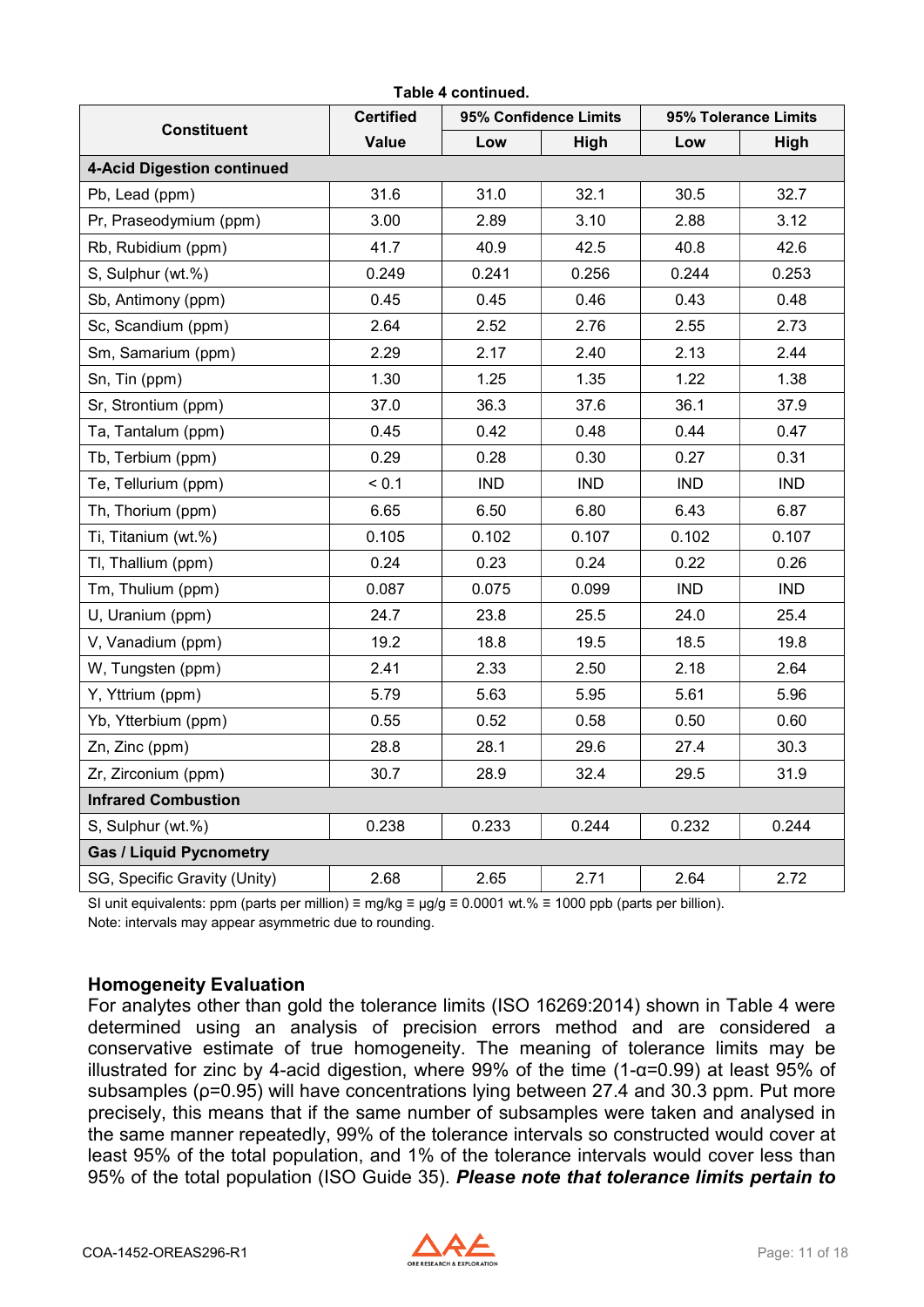#### *the homogeneity of the CRM only and should not be used as control limits for laboratory performance.*

<span id="page-11-0"></span>

| Table 5. Neutron Activation Analysis of Au (in ppm) on 20 x 85mg subsamples and showing the |
|---------------------------------------------------------------------------------------------|
| equivalent results scaled to a 30g sample mass typical of fire assay determination.         |

| Replicate      | Au          | Au              |
|----------------|-------------|-----------------|
| No             | 85mg actual | 30g equivalent* |
| 1              | 2.137       | 2.250           |
| $\overline{2}$ | 2.237       | 2.256           |
| 3              | 2.307       | 2.259           |
| 4              | 2.171       | 2.252           |
| 5              | 2.249       | 2.256           |
| 6              | 2.271       | 2.257           |
| 7              | 2.234       | 2.255           |
| 8              | 2.260       | 2.257           |
| 9              | 2.346       | 2.261           |
| 10             | 2.284       | 2.258           |
| 11             | 2.305       | 2.259           |
| 12             | 2.313       | 2.260           |
| 13             | 2.233       | 2.255           |
| 14             | 2.256       | 2.257           |
| 15             | 2.284       | 2.258           |
| 16             | 2.083       | 2.247           |
| 17             | 2.229       | 2.255           |
| 18             | 2.318       | 2.260           |
| 19             | 2.265       | 2.257           |
| 20             | 2.349       | 2.262           |
| Mean           | 2.257       | 2.257           |
| Median         | 2.263       | 2.257           |
| Std Dev.       | 0.067       | 0.004           |
| Rel.Std.Dev.   | 2.954%      | 0.157%          |

\*Results calculated for a 30g equivalent sample mass using the formula:  $x^{30gEq} = \frac{(x^{INAA}-\bar{x}) \times RSD@30g}{RSD@85mg} + \bar{X}$ where  $x^{30gEq}$  = equivalent result calculated for a 30g sample mass

 $(x^{INAA})$  = raw INAA result at 85mg

 $\overline{X}$  = mean of 85mg INAA results

Table 5 above shows the gold INAA data determined on 20 x 85mg subsamples of OREAS 296. An equivalent scaled version of the results is also provided to demonstrate the level of repeatability that would be achieved if 30g fire assay determinations were undertaken without the normal measurement error associated with this methodology. The homogeneity of gold has been determined by INAA using the reduced analytical subsample method which utilises the known relationship between standard deviation and analytical subsample weight (Ingamells and Switzer, 1973). In this approach the sample aliquot is substantially reduced to a point where most of the variability in replicate assays should be due to inhomogeneity of the reference material (i.e. sampling error) and measurement error becomes negligible. In this instance a subsample weight of 85 milligrams was employed and the 1RSD of 0.16% was calculated for a 30g fire assay sample (2.95% at 85mg weights) and confirms the high level of gold homogeneity in OREAS 296.

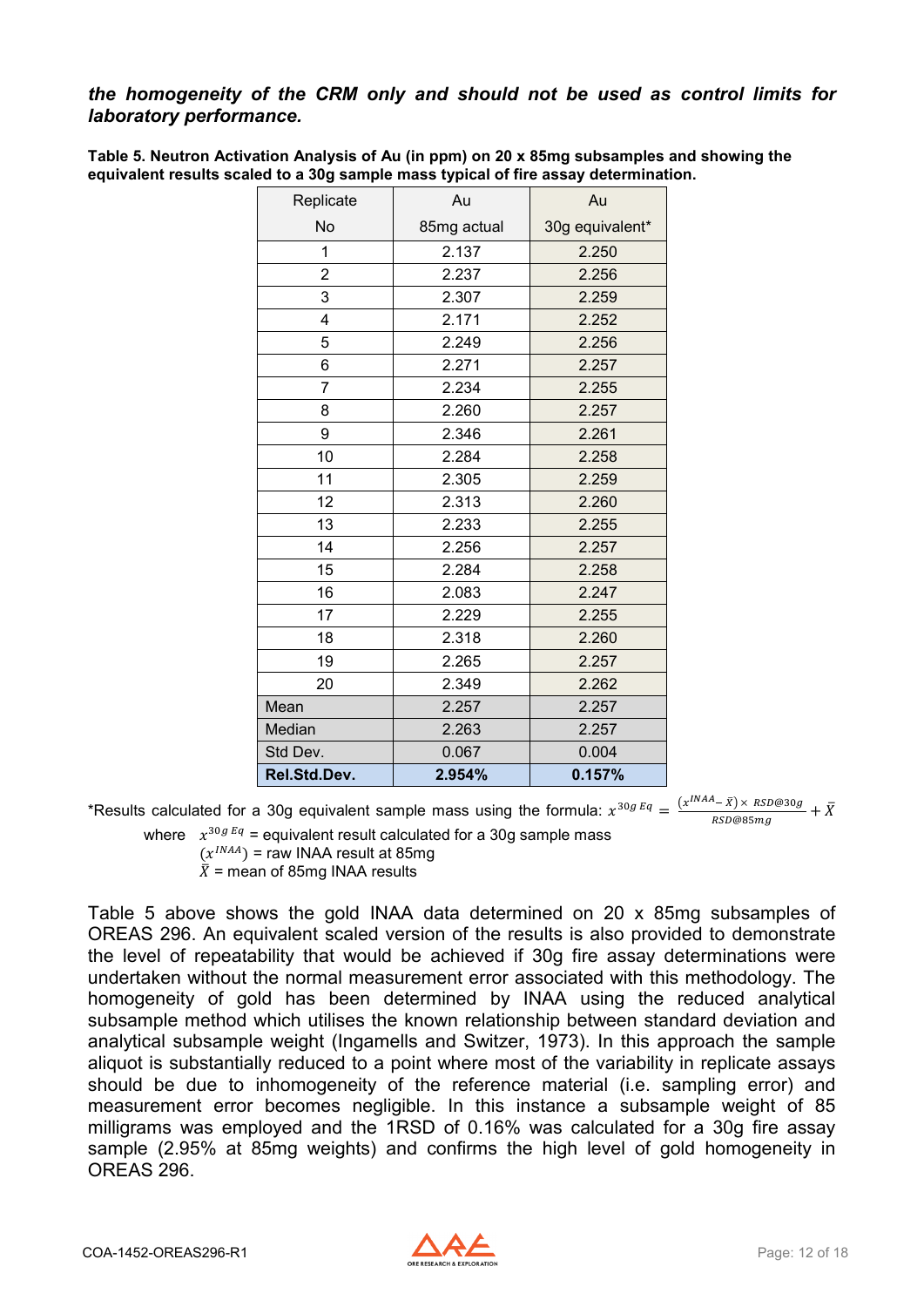The homogeneity of OREAS 296 has also been evaluated in a **nested ANOVA** of the round robin program. Each of the thirty-four round robin laboratories received six samples per CRM and these samples were made up of paired samples from three different, nonadjacent sampling intervals. The purpose of the ANOVA evaluation is to test that no statistically significant difference exists in the variance between units to that of the variance within units. This allows an assessment of homogeneity across the entire prepared batch of OREAS 296. The test was performed using the following parameters:

- Gold fire assay 198 samples (33 laboratories each providing analyses on 3 pairs of samples);
- Null Hypothesis,  $H_0$ : Between-unit variance is no greater than within-unit variance (reject H<sub>0</sub> if  $p$ -value < 0.05);
- Alternative Hypothesis,  $H_1$ : Between-unit variance is greater than within-unit variance.

*P*-values are a measure of probability where values less than 0.05 indicate a greater than 95% probability that the observed differences in within-unit and between-unit variances are real. The datasets were filtered for both individual and laboratory data set (batch) outliers prior to the calculation of the *p*-value. This process derived a *p*-value of 0.97 for Au by fire assay which is an insignificant result and the Null Hypothesis is therefore retained. Additionally, none of the other certified values showed significant *p*-values. Please note that only results for constituents present in concentrations well above the detection levels (i.e. >20 x Lower Limit of Detection) for the various methods undertaken were considered for the objective of evaluating homogeneity.

It is important to note that ANOVA is not an absolute measure of homogeneity. Rather, it establishes whether or not the analytes are distributed in a similar manner throughout the packaging run of OREAS 296 and whether the variance between two subsamples from the same unit is statistically distinguishable from the variance of two subsamples taken from any two separate units. A reference material therefore can possess poor absolute homogeneity yet still pass a relative homogeneity (ANOVA) test if the within-unit heterogeneity is large and similar across all units.

Based on the statistical analysis of the results of the inter-laboratory certification program it can be concluded that OREAS 296 is fit-for-purpose as a certified reference material (see 'Intended Use' below).

### **PARTICIPATING LABORATORIES**

- <span id="page-12-0"></span>1. Actlabs, Ancaster, Ontario, Canada
- 2. AGAT Laboratories, Mississauga, Ontario, Canada
- 3. Alex Stewart International, Mendoza, Argentina
- 4. ALS, Brisbane, QLD, Australia
- 5. ALS, Lima, Peru
- 6. ALS, Loughrea, Galway, Ireland
- 7. ALS, Perth, WA, Australia
- 8. ALS, Vancouver, BC, Canada
- 9. American Assay Laboratories, Sparks, Nevada, USA

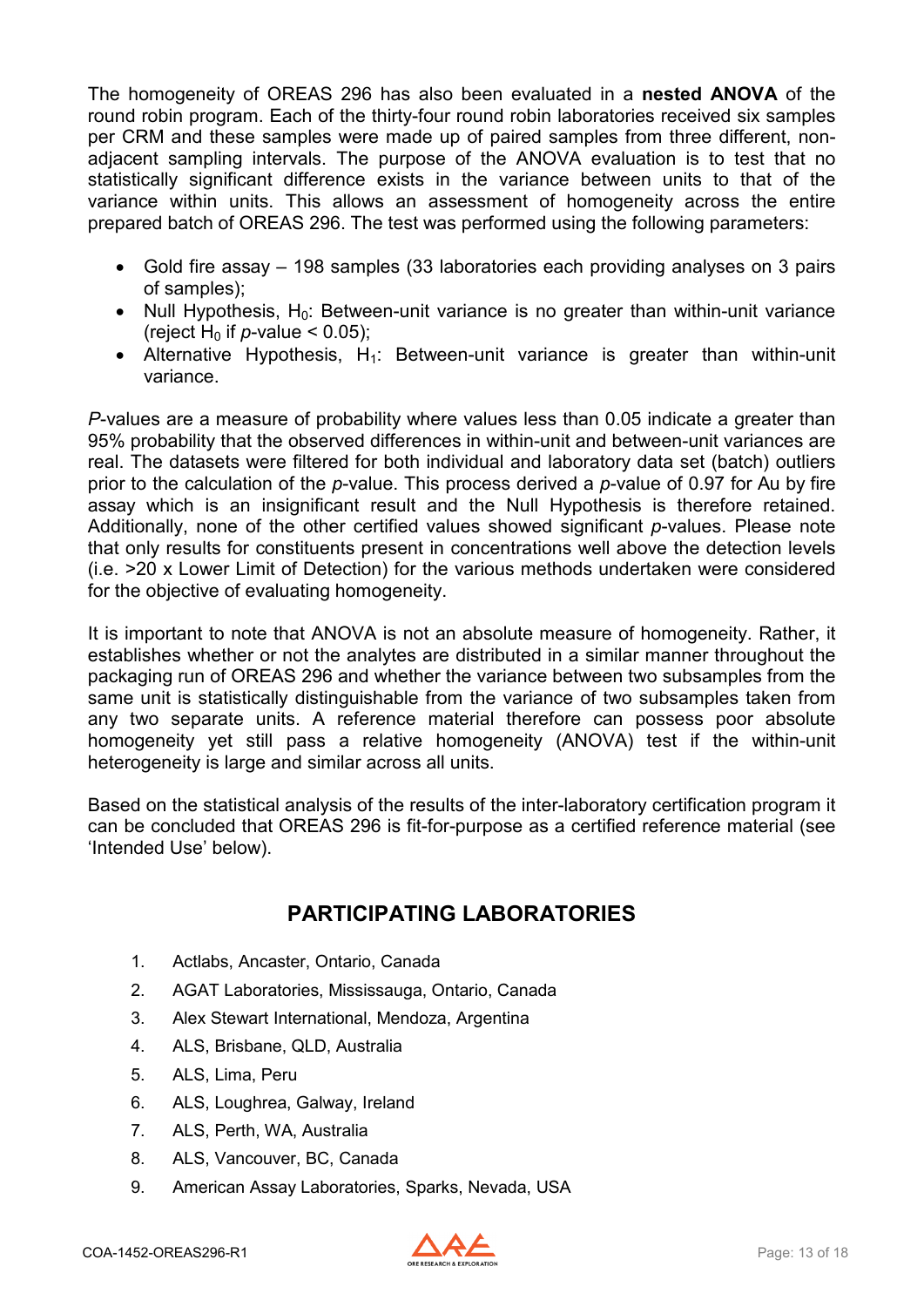- 10. ANSTO, Lucas Heights, NSW, Australia
- 11. ARGETEST Mineral Processing, Ankara, Central Anatolia, Turkey
- 12. Bureau Veritas, Abidjan, Côte d'Ivoire
- 13. Bureau Veritas Commodities Canada Ltd, Vancouver, BC, Canada
- 14. Bureau Veritas Geoanalytical, Perth, WA, Australia
- 15. Inspectorate (BV), Lima, Peru
- 16. Inspectorate America Corporation (BV), Sparks, Nevada, USA
- 17. Intertek Genalysis, Adelaide, SA, Australia
- 18. Intertek Genalysis, Perth, WA, Australia
- 19. Intertek Tarkwa, Tarkwa, Ghana
- 20. Intertek Testing Services Philippines, Cupang, Muntinlupa, Philippines
- 21. MinAnalytical Services, Perth, WA, Australia
- 22. Nagrom, Perth, WA, Australia
- 23. Ontario Geological Survey, Sudbury, Ontario, Canada
- 24. PT Geoservices Ltd, Cikarang, Jakarta Raya, Indonesia
- 25. PT Intertek Utama Services, Jakarta Timur, DKI Jakarta, Indonesia
- 26. Quality Laboratory Services, Dar es Salaam, Chunya, United Republic of Tanzania
- 27. Reminex Centre de Recherche, Marrakesh, Marrakesh-Safi, Morocco
- 28. Saskatchewan Research Council, Saskatoon, Saskatchewan, Canada
- 29. SGS, Randfontein, Gauteng, South Africa
- 30. SGS Canada Inc., Vancouver, BC, Canada
- 31. SGS del Peru, Lima, Peru
- 32. SGS Lakefield Research Ltd, Lakefield, Ontario, Canada
- 33. SGS Tarkwa, Tarkwa, Western Region, Ghana
- 34. Skyline Assayers & Laboratories, Tucson, Arizona, USA
- 35. UIS Analytical Services, Centurion , South Africa

*Please note: To preserve anonymity, the above numbered alphabetical list of participating laboratories does not correspond with the Lab ID numbering on the scatter plot below.*

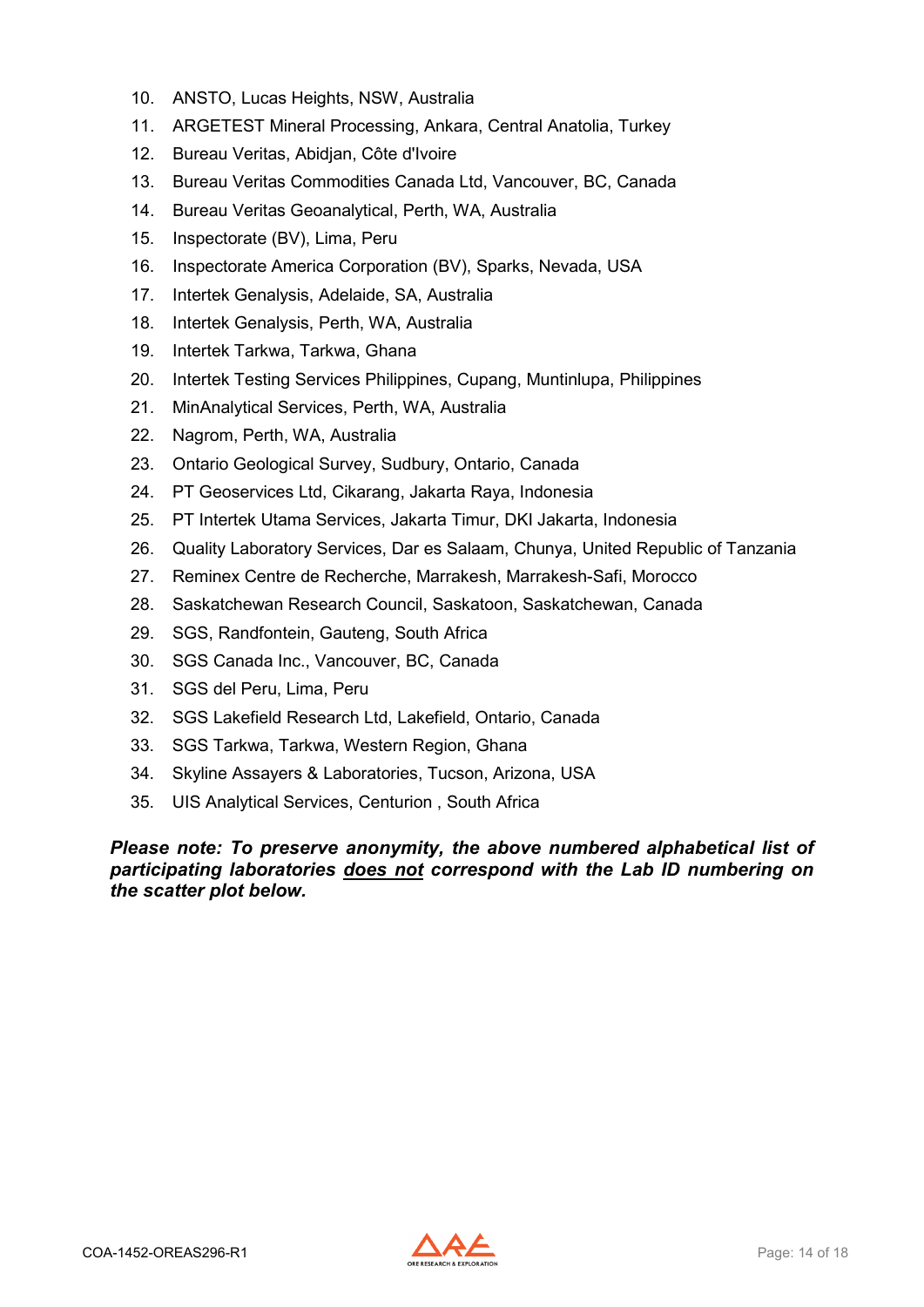<span id="page-14-0"></span>

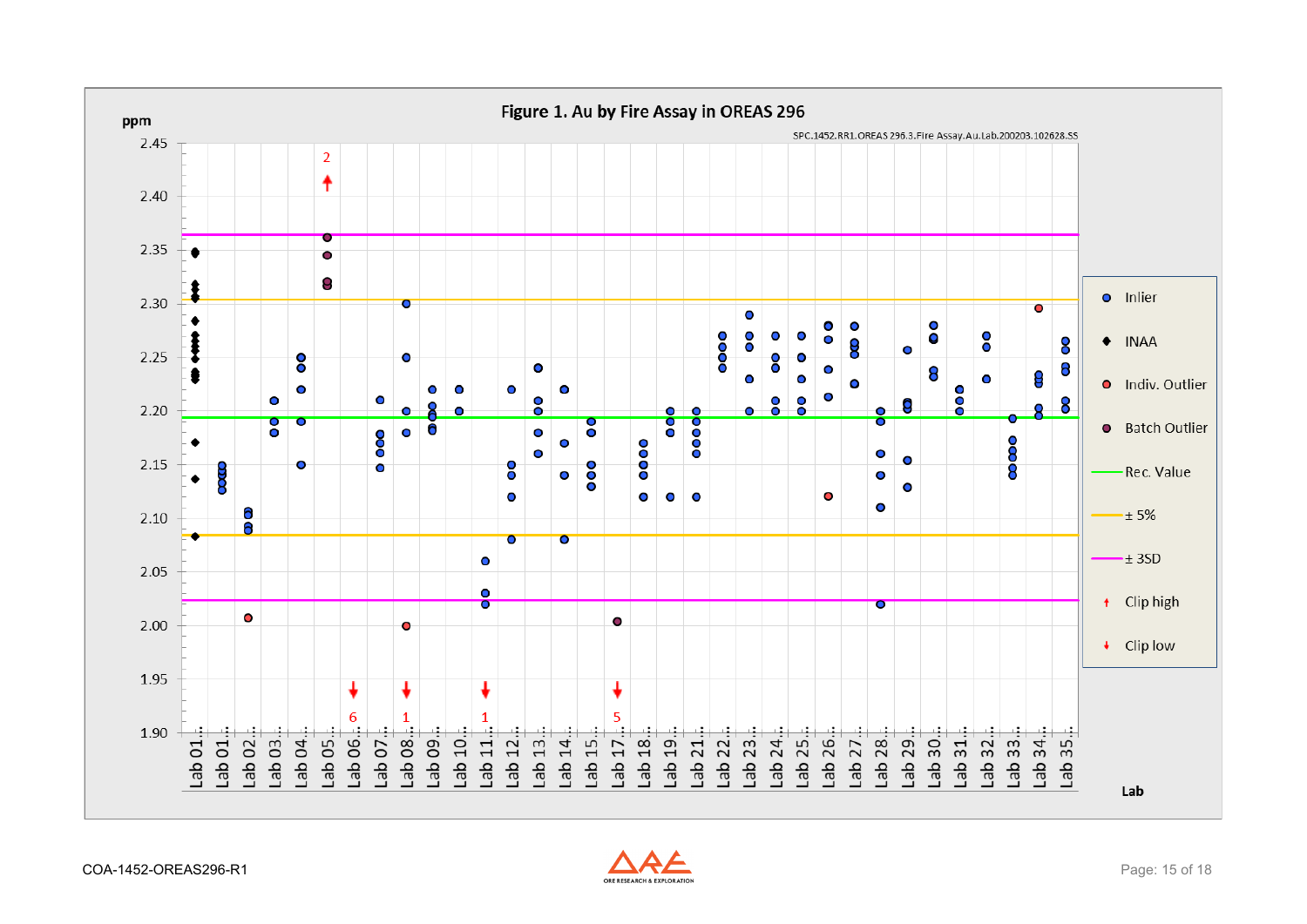### **PREPARER AND SUPPLIER**

<span id="page-15-0"></span>Certified reference material OREAS 296 was prepared, certified and supplied by:



ORE Research & Exploration Pty Ltd Tel: +613-9729 0333 37A Hosie Street Fax: +613-9729 8338 Bayswater North VIC 3153 Web: www.ore.com.au AUSTRALIA Email: info@ore.com.au

## **METROLOGICAL TRACEABILITY**

<span id="page-15-1"></span>The analytical samples were selected in a manner representative of the entire batch of the prepared CRM. This 'representivity' was maintained in each submitted laboratory sample batch and ensures the user that the data is traceable from sample selection through to the analytical results that underlie the consensus values. Each analytical data set has been validated by its assayer through the inclusion of internal reference materials and QC checks during analysis.

The laboratories were chosen on the basis of their competence (from past performance in inter-laboratory programs undertaken by ORE Pty Ltd) for a particular analytical method, analyte or analyte suite and sample matrix. Most of these laboratories have and maintain ISO 17025 accreditation. The certified values presented in this report are calculated from the means of accepted data following robust statistical treatment, as detailed in this report.

Guide ISO/TR 16476:2016, section 5.3.1 describes metrological traceability in reference materials as it pertains to the transformation of the measurand. In this section it states, *"Although the determination of the property value itself can be made traceable to appropriate units through, for example, calibration of the measurement equipment used, steps like the transformation of the sample from one physical (chemical) state to another cannot. Such transformations may only be compared with a reference (when available), or among themselves. For some transformations, reference methods have been defined and may be used in certification projects to evaluate the uncertainty associated with such a transformation. In other cases, only a comparison among different laboratories using the same method is possible. In this case, certification takes place on the basis of agreement among independent measurement results (see ISO Guide 35:2006, Clause 10)."*

### **COMMUTABILITY**

<span id="page-15-2"></span>The measurements of the results that underlie the certified values contained in this report were undertaken by methods involving pre-treatment (digestion/fusion) of the sample. This served to reduce the sample to a simple and well understood form permitting calibration using simple solutions of the CRM. Due to these methods being well understood and highly effective, commutability is not an issue for this CRM. All OREAS CRMs are sourced from natural ore minerals meaning they will display similar behaviour as routine 'field' samples in the relevant measurement process. Care should be taken to ensure 'matrix matching' as close as practically achievable. The matrix and mineralisation style of the CRM is described in the 'Source Material' section and users should select appropriate CRMs matching these attributes to their field samples.

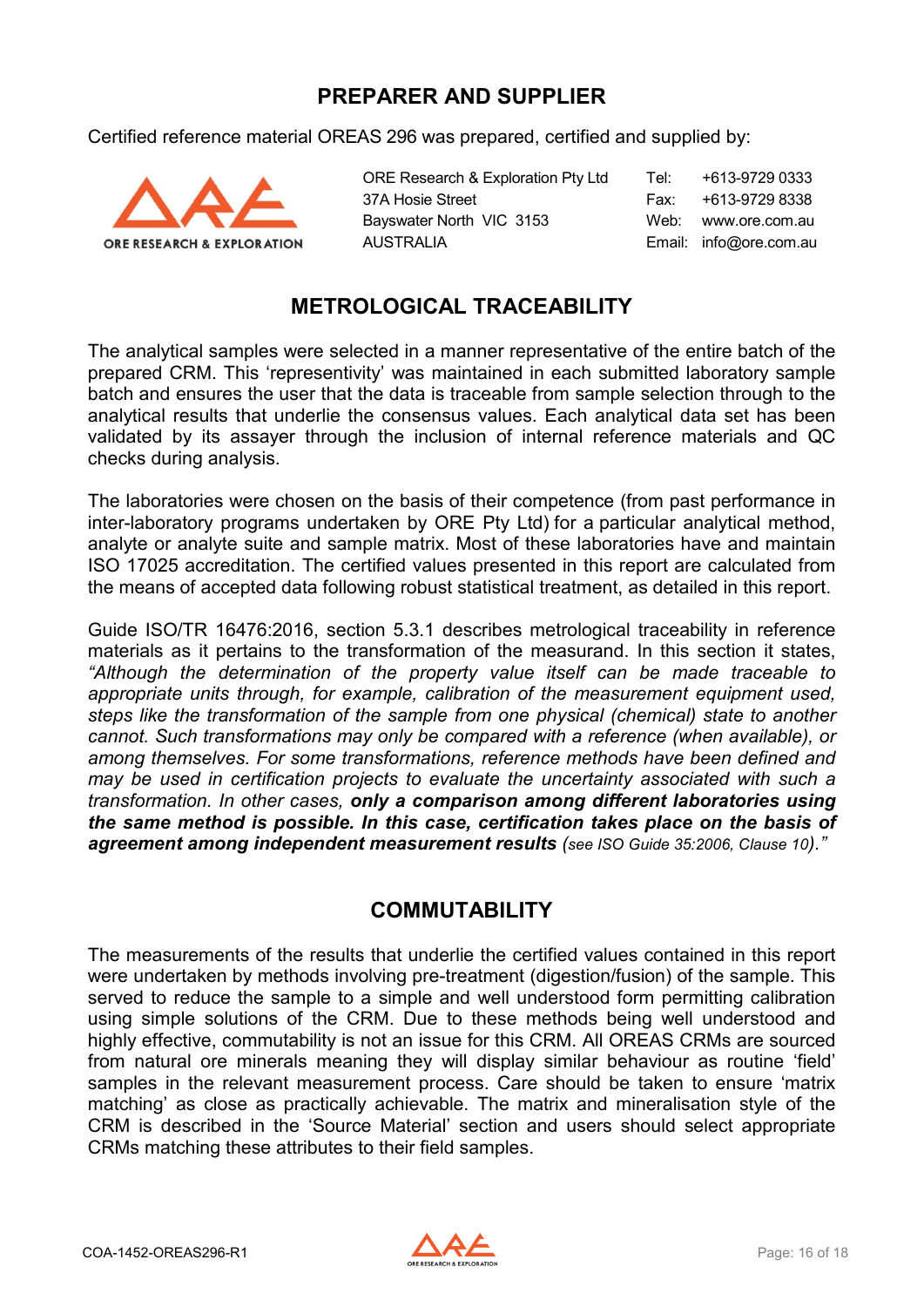### **INTENDED USE**

<span id="page-16-0"></span>OREAS 296 is intended to cover all activities needed to produce a measurement result. This includes extraction, possible separation steps and the actual measurement process (the signal producing step). OREAS 296 may be used to calibrate the entire procedure by producing a pure substance CRM transformed into a calibration solution.

OREAS 296 is intended for the following uses:

- For the monitoring of laboratory performance in the analysis of analytes reported in Table 1 in geological samples;
- For the verification of analytical methods for analytes reported in Table 1;
- For the calibration of instruments used in the determination of the concentration of analytes reported in Table 1.

#### **QC monitoring using multiples of the Standard Deviation (SD)**

In the application of SD's in monitoring performance it is important to note that not all laboratories function at the same level of proficiency and that different methods in use at a particular laboratory have differing levels of precision. Each laboratory has its own inherent SD (for a specific concentration level and analyte-method pair) based on the analytical process and this SD is not directly related to the round robin program.

The majority of data generated in the round robin program was produced by a selection of world class laboratories. The SD's thus generated are more constrained than those that would be produced across a randomly selected group of laboratories. To produce more generally achievable SD's the 'pooled' SD's provided in this report include inter-laboratory bias. This 'one size fits all' approach may require revision at the discretion of the QC manager concerned following careful scrutiny of QC control charts.

### **STABILITY AND STORAGE INSTRUCTIONS**

<span id="page-16-1"></span>OREAS 296 has been prepared from primary gold ore blended with barren quartz and granodiorite. It is low in reactive sulphide (0.24 wt.% S) and in its unopened state and under normal conditions of storage has a shelf life beyond ten years. Its stability will be monitored at regular intervals and purchasers notified if any changes are observed.

### **INSTRUCTIONS FOR CORRECT USE**

<span id="page-16-2"></span>The certified values by lithium borate fusion XRF and for LOI at 1000° C are on a dry sample basis while the certified values by other methods (fire assay, infrared combustion furnace, fusion ICP, 4-acid digestion and pycnometry) are reported on a 'sample as received' basis.

### **HANDLING INSTRUCTIONS**

<span id="page-16-3"></span>Fine powders pose a risk to eyes and lungs and therefore standard precautions including the use of safety glasses and dust masks are advised.